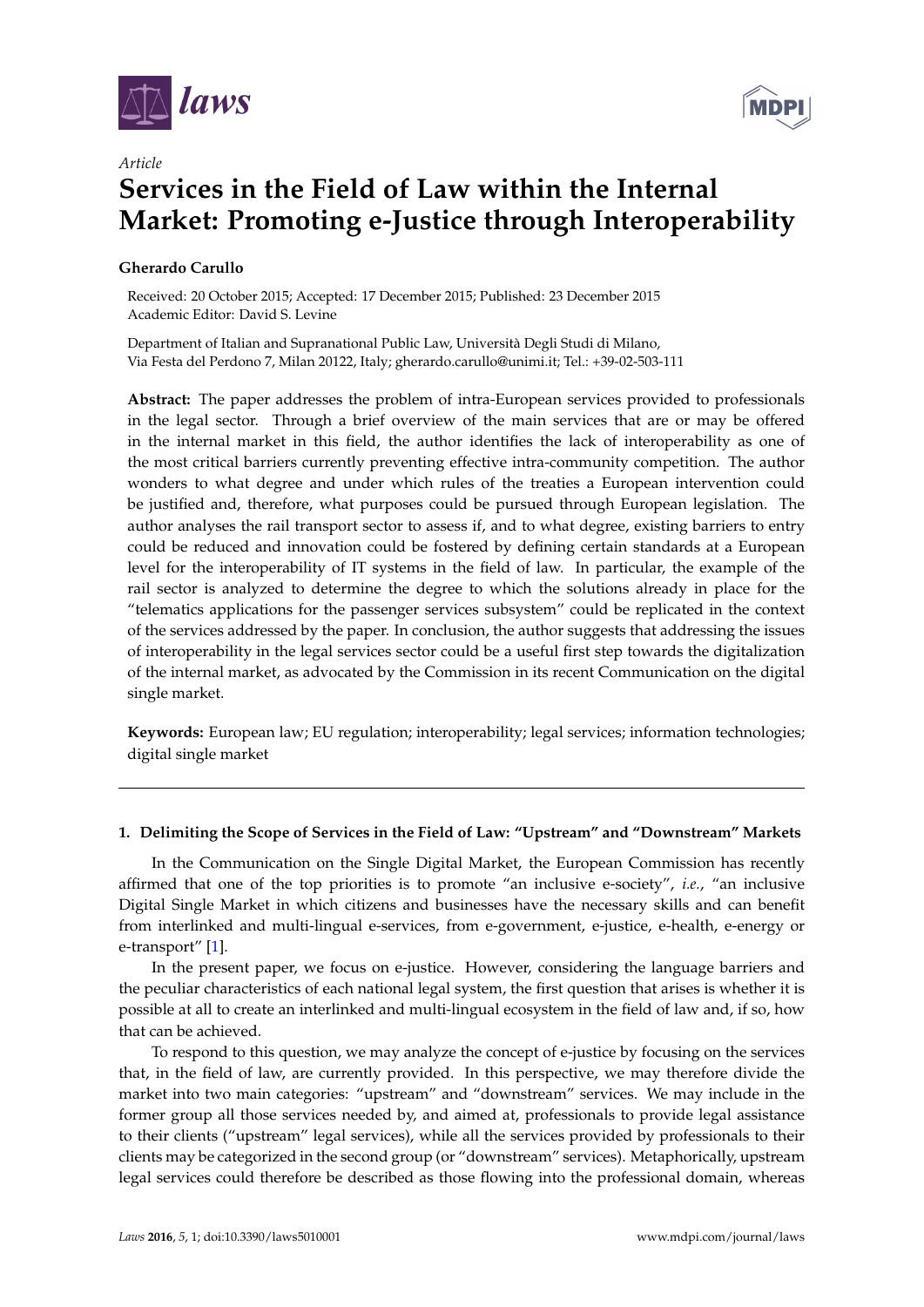downstream services could represent those that flow out of the professional domain down onto the clients.

At the downstream level, we may thus find a very broad variety of services, the most obvious being the provision of legal assistance by lawyers to their clients. In this field, many undertakings have already taken advantage of the opportunities that the digital era has brought with it, namely those that have provided innovative solutions for lawyers to find new clients and to help clients to find an appropriate lawyer based on their needs<sup>1</sup>. In addition, at the European level, Directive 98/5/EC has already contributed to eliminating some of the obstacles that may prevent the free movement of lawyers between Member States<sup>2</sup>. It is worth noting that, even if this initiative is not directly linked to a digitalization process, it has shown that European intervention may help reduce barriers to entry even in a specialized sector, such as the one of downstream legal services.

Upstream legal services, on the contrary, have not yet been specifically addressed by any European regulation. These services are generally intended for professionals, such as lawyers, judges, legal researchers, university professors, to name a few, and are generally intended to provide them with the data and information they need for their activities. The most obvious examples would be the provision of legislation, case law, articles of doctrine, courts' schedules and all other materials and information that legal professionals, such as lawyers, need to have access to in order to provide their services to their clients.

For these reasons, undertakings offering upstream legal services usually need to have access to national databases (e.g., legislation and case law) in order to be able to provide their services to professionals. In this regard, it is worth noting that today most of the upstream legal services are provided through computer software, both in the form of standalone applications to be installed on a particular device (e.g., software applications, mobile applications, *etc.*) or as web applications accessible through a web browser and an Internet connection. Once again, access to legislation and case law offers a very good example: today's professionals are surely accustomed to finding the resources they need online through dedicated web applications and web sites. Therefore, the provision of these services across multiple Member States would not be hindered by any physical barrier.

As a consequence, these services offer some very interesting opportunities. They can provide a very fertile ground for the development of an interconnected European system in which undertakings can have access to national databases in an interlinked environment in which language barriers are eliminated through digitized solutions.

We will therefore focus our attention on this specific category of services, in order to assess how European intervention could remove existing barriers to entry and could, consequently, foster the creation of an interlinked and multi-lingual ecosystem in the field of law.

#### **2. Barriers to Entry and Market Partitioning in the European Market of Upstream Legal Services**

When dealing with barriers to entry in the market of upstream legal services, it should be noted that from a technical point of view, the differences that characterize each Member States' legal system do not, in themselves, represent a barrier to entry.

If we abstract the most common needs of professionals in the field of law, in fact, we may notice that, notwithstanding the different rules that apply to the legal professions and the different nature of each national legal system, upstream legal services may be quite uniform across all European jurisdictions. For example, all European lawyers need to access legislation and case law in order

We may recall, for example, those undertakings that provide online platforms to find the best-suited lawyers based on the client's needs.

<sup>2</sup> Official Journal of the European Union (OJ), EU legislation (L series), 77, 14.3.1998, pp. 36–43, Directive 98/5/EC of the European Parliament and of the Council of 16 February 1998 to facilitate the practice of the profession of lawyer on a permanent basis in a Member State other than that in which the qualification was obtained.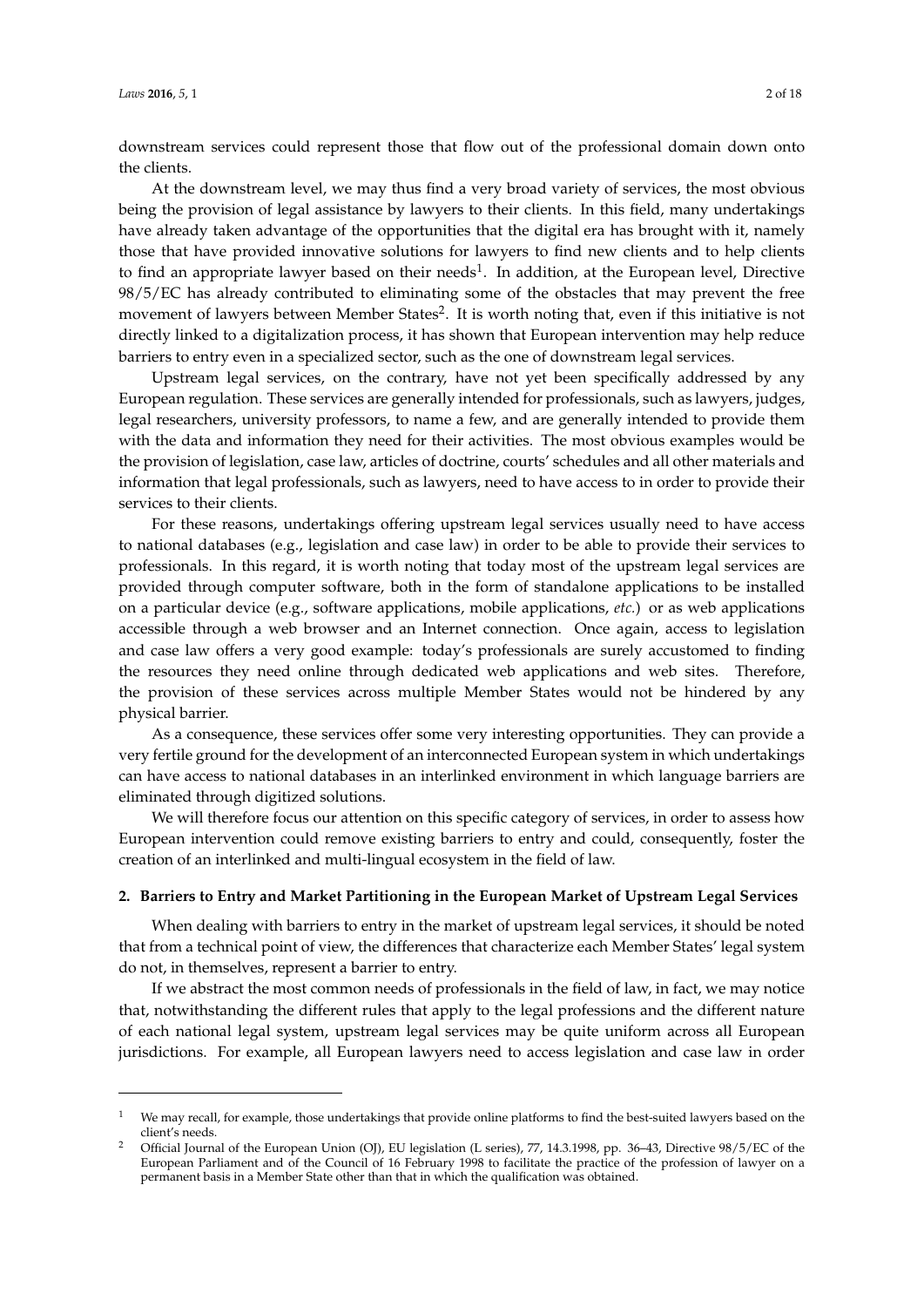to solve the legal issues of their clients. This may certainly change the ratio at which legislation and case law are relevant for each lawyer, but nevertheless, there is no question that lawyers will always need access to both legislation and case law, at the very least, in order to carry out their professional activities. The same, of course, applies to a wide range of other information, such us court schedules.

Secondly, we need to consider that, to provide upstream legal services, undertakings need to have access to certain data (e.g., legislation, case law, national courts' archives, *etc.*). Undertakings operating in the upstream legal services market, in fact, need, first, to collect such data and, then, they must present them to their users in a convenient and accessible way. From this perspective, therefore, these undertakings can be portrayed as intermediaries, or platforms, since they collect data from different sources and subsequently provide it, in a consumable way, to third parties. In most cases, however, such data are available only by accessing national databases in which such information is stored.

In this regard, it is also worth mentioning that national legislation and case law are usually in each Member State's language. From a technical point of view, however, this does not in itself represent a barrier to entry. The aim of the present paper, in fact, is to identify an abstract way to treat the raw data needed to provide upstream legal services, one that is capable of overcoming any language barrier. Such barriers may indeed arise once the data have been acquired. However, such a problem falls within each undertaking's commercial strategy, as it could easily be tackled by translating the user interface of the software through which raw data are presented to the user (e.g., the interface that allows users to find the national legislation for which they are looking).

On the contrary, the different languages of the raw data collected by undertakings offering upstream legal services may not be a concern as long as such data are structured in a predefined way, one that makes it possible to elaborate and reuse the data without the need to manually analyze and manipulate their content.

One of the most outstanding problems in collecting the data needed to provide upstream legal services is posed by another factor. The way in which national databases holding the required information can be accessed may in fact vary from Member State to Member State. As a consequence, an undertaking willing to retrieve data from more than one Member State (e.g., French and Italian legislation) would need to analyze the way in which data are stored in each Member State. In particular, it would need to verify if, and under what conditions, the data it needs can be accessed and downloaded. Subsequently, it would have to actually download the information, manipulate it in order to store it in its own facilities and, finally, integrate it into its own platform in order to provide it to its users.

Not to mention the fact that, if the raw data were not structured in a predefined way, it would then indeed be necessary to interpret them. As a consequence, in this case, language barriers could well arise, since the mere acquisition of the data would not be sufficient to provide it to end-users.

It is therefore quite clear that if an undertaking has to carry out such activities in a different way for each Member State, the level of complexity, cost and effort involved in providing its services in more than one Member State would be considerably higher than those such undertakings would incur if they had the opportunity to manage data in the same way for each Member State.

It can therefore be maintained that differing technical regulations can create barriers to entry that reduce the possibility of substantial economies of scale and, thus, present a serious obstacle to trade within the (EU) internal market [\[2\]](#page-15-1).

As a matter of fact, although many undertakings offer their services in multiple Member States, their activities are often confined by national justice systems. Multinationals have often expanded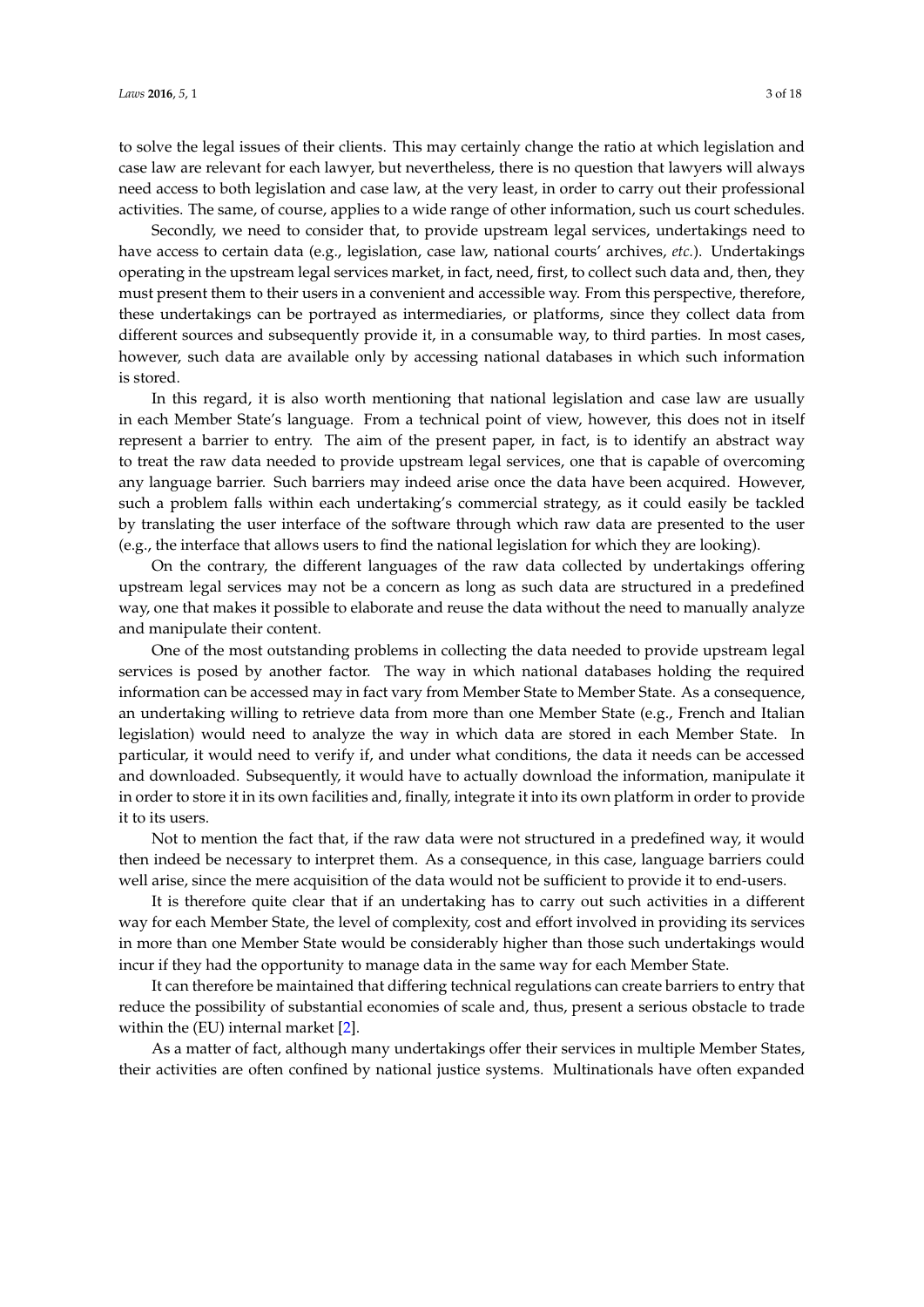their activities in new European markets individually, frequently through the acquisition of existing national service providers in order to have access to their databases $^3.$ 

The fact that European markets are partitioned by national barriers to entry is after all confirmed by the already mentioned Communication on the Single Digital Market, which has specifically addressed the kind of problems described above. With regard to "platforms and intermediaries", the Commission has explicitly noted that "Europe has a strong potential in this area but is held back by fragmented markets which make it hard for businesses to scale-up″<sup>4</sup>.

In the words of the Commission, a key element to overcome such fragmentation is, in short, interoperability, *i.e.*, "the ability of two or more systems to communicate and work together without any problems"<sup>5</sup>. In the cited communication, the Commission has in fact stressed that "in the digital economy, interoperability ... means connecting better along the supply chain or between industry and services sectors. It means more efficient connections across borders, between communities and between public services and authorities" and that "standardisation has an essential role to play in increasing interoperability of new technologies within the Digital Single Market"<sup>6</sup>.

In other words, according to the Commission, the current barriers posed by the complexities described above could be overcome if there were one standardized system of retrieving legislation, case law and all other relevant data from all Member States. It is worth noting that if that were the case, undertakings could more easily expand their activities to Member States in which they do not yet operate, without significant changes to their systems, applications and infrastructures.

We could again imagine, as an example, an undertaking whose core activity is to provide lawyers with legislation and case law. If such an undertaking had the ability to retrieve all legislation and case law from all Member States in a predefined and unique way, from a technical point of view, to provide its services across all of Europe, it would simply need to access the national databases of each country, without altering its systems.

In light of the above, it is therefore worth investigating if, and why, a European action in this area, one aimed at improving the interoperability of the IT systems necessary for upstream legal activities, could be a game-changing factor.

## **3. Why Interoperability in the Upstream Legal Services Market Could Be a Game-Changing Factor**

#### *3.1. Problems Posed by a Lack of Interoperability*

As mentioned above, in Europe, in the area of upstream legal services, there are as yet no harmonization rules. Neither has there emerged a unique technological standard able to provide *de facto* uniform protocols.

The only initiative in this direction is that offered by the search-engine aggregator N-Lex, the website for consultation of national legislation run by the Commission. The Commission's aspiration, according to its slogan, is to be "[a] common gateway to national law". Notwithstanding this broad and ambitious objective, however, the service is currently limited to providing end users with a single search interface that redirects to the various national repositories. It is therefore a system aimed at

<sup>3</sup> Examples of such phenomena are provided by the acquisitions by the *Wolters Kluwer* group of the Italian *Leggi d'Italia*, by the *Thomson Reuters* group of the Spanish *Aranzadi* and by the *Lexis-Nexis* group of the French *Juris-classeur*.

Paragraph 3.3.1 of the Communication on the Single Digital Market [\[1\]](#page-15-0).

<sup>5</sup> See [\[3\]](#page-15-2). Further investigating the notion of interoperability, according to the categorization proposed by the author, it is also possible to clarify that what is of interest here is the "technical interoperability", that "covers the technical issues of linking systems and services". On the contrary, the "operational interoperability", "concerned with the harmonization of rules and implementations", is of little interest, since in the field of legal services, each undertaking would operate autonomously, contrarily to what happens in the rail sector, where each train company must operate in a coordinated manner. See also [\[4\]](#page-15-3), according to whom interoperability can be defined as "the ability of two systems to exchange and use information". For a brief recap of the concept of interoperability in EU legislation, see [\[5\]](#page-15-4).

Faragraph 4.2 of the Communication on the Single Digital Market [\[1\]](#page-15-0).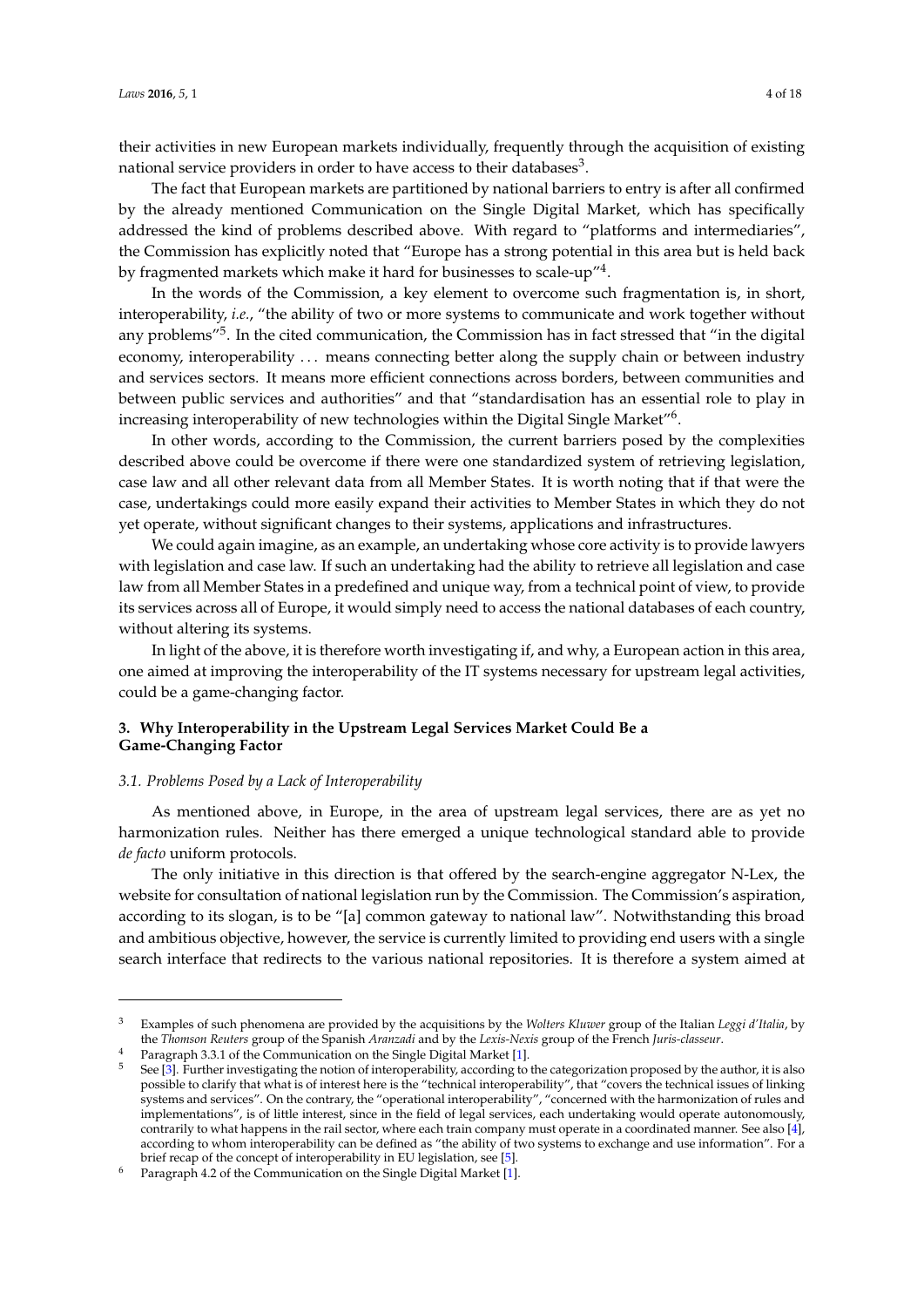consumer-professionals (the downstream market) and is not intended to provide standardized access to raw data to be used at the upstream  $level^7$ .

Nevertheless, the example offered by N-Lex can serve as a useful starting point for understanding the underlying problem analyzed by this paper. To make the N-Lex website possible, each Member State had to adopt a system for the management of its own national legislation that would allow access to data according to a predefined protocol. Only in this way has it been possible to create a Europe-wide "centralized" search engine.

In short, the service offered by N-Lex is an effective example of a system structured according to predefined templates, accessible in a predetermined manner, that allows the development of services that use such data. In technical terms, these interconnections between computer systems can be described as "[v]irtual networks", *i.e*., those that do not rely on "physical connections", but on "invisible" "linkages between [their] nodes" [\[7\]](#page-15-5).

Virtual networks are often also depicted as languages [\[8\]](#page-15-6), as they represent the ways in which subjects communicate with each other and the means by which information is exchanged<sup>8</sup>. As for human interactions, however, the problem with languages is that they can constitute a barrier. As a consequence, to establish communication between two subjects, it is necessary to define a common language with which both parties can communicate.

The same applies to IT systems. Even if computer networks tend towards *de facto* standards  $[10,11]$  $[10,11]$  and usually rely on only a few communication standards  $[8,12]$  $[8,12]$ , to establish an "interoperability ecosystem" it is necessary, amongst other elements, to ensure "semantic interoperability" [\[13](#page-16-3)[,14\]](#page-16-4).

It has been argued that "interoperability is valuable because it tends to promote innovation, competition, and access, each of which gives rise to more concrete benefits for consumers and society generally" [\[15\]](#page-16-5). Indeed, at the EU level, the numerous examples in which interoperability has played an important role in opening up new markets to cross-border competition uphold that idea [\[5\]](#page-15-4). For example, we may recall here the role of interoperability in electronic communications<sup>9</sup>, in the postal services<sup>10</sup>, in the computer software industry<sup>11</sup>, in the energy sector<sup>12</sup> and in air transport [\[17](#page-16-6)[,18\]](#page-16-7), just to mention a few.

<sup>7</sup> It should be noted that when we refer to "access", in the present paper, we mean both access to and extraction of all of the required data. In fact, for the purposes of the present paper, undertakings should be granted the right to extract data, *i.e.*, "The right to obtain resource units or products of a resource system", and the right to manage it, *i.e*., "The right to regulate internal use patterns and transform the resource by making improvements"; see [\[6\]](#page-15-7).

<sup>8</sup> The analogy between virtual networks and human languages is well represented by the paper titled *Lost in Translation: Interoperability Issues for Open Standards* [\[9\]](#page-16-8), which refers to the inefficiencies of some open standards for text documents in guaranteeing that data and formatting are correctly preserved from one software to another.

<sup>9</sup> According to Recital 9 in the preamble to Directive 2002/19/EC of the European Parliament and of the Council of 7 March 2002 on access to and the interconnection of electronic communications networks and associated facilities (Access Directive) (OJ L 108, 24.4.2002, pp. 7–20), "Interoperability is of benefit to end-users and is an important aim of this regulatory framework".

<sup>&</sup>lt;sup>10</sup> Recital 34 in the preamble to Directive 2008/6/EC of the European Parliament and of the Council of 20 February 2008 amending Directive 97/67/EC with regard to the full accomplishment of the internal market of Community postal services (OJ L 52, 27.2.2008, pp. 3–20) states that "[w]here several universal service providers with regional postal networks exist, Member States should also assess and, where necessary, ensure their interoperability in order to prevent impediments to the prompt transport of postal items".

<sup>&</sup>lt;sup>11</sup> The Microsoft cases are a well-known example [\[15,](#page-16-5)[16\]](#page-16-9). On this, see also Recital 17 in the preamble to Directive 2009/24/EC of the European Parliament and of the Council of 23 April 2009 on the legal protection of computer programs (OJ L 111, 5.5.2009, pp. 16–22), which states that, notwithstanding the fact that computer programs should be protected, nevertheless, the rules "are without prejudice to the application of the competition rules under Articles 81 and 82 of the Treaty if a dominant supplier refuses to make information available which is necessary for interoperability as defined in this Directive".

<sup>&</sup>lt;sup>12</sup> See Article 5 of Directive 2009/72/EC of the European Parliament and of the Council of 13 July 2009 concerning common rules for the internal market in electricity and repealing Directive 2003/54/EC (OJ L 211, 14.8.2009, pp. 55–93), which provides that "the minimum technical design and operational requirements for the connection to the system of generating installations, distribution systems, directly connected consumers' equipment, interconnector circuits and direct lines . . . shall ensure the interoperability of systems and shall be objective and non-discriminatory".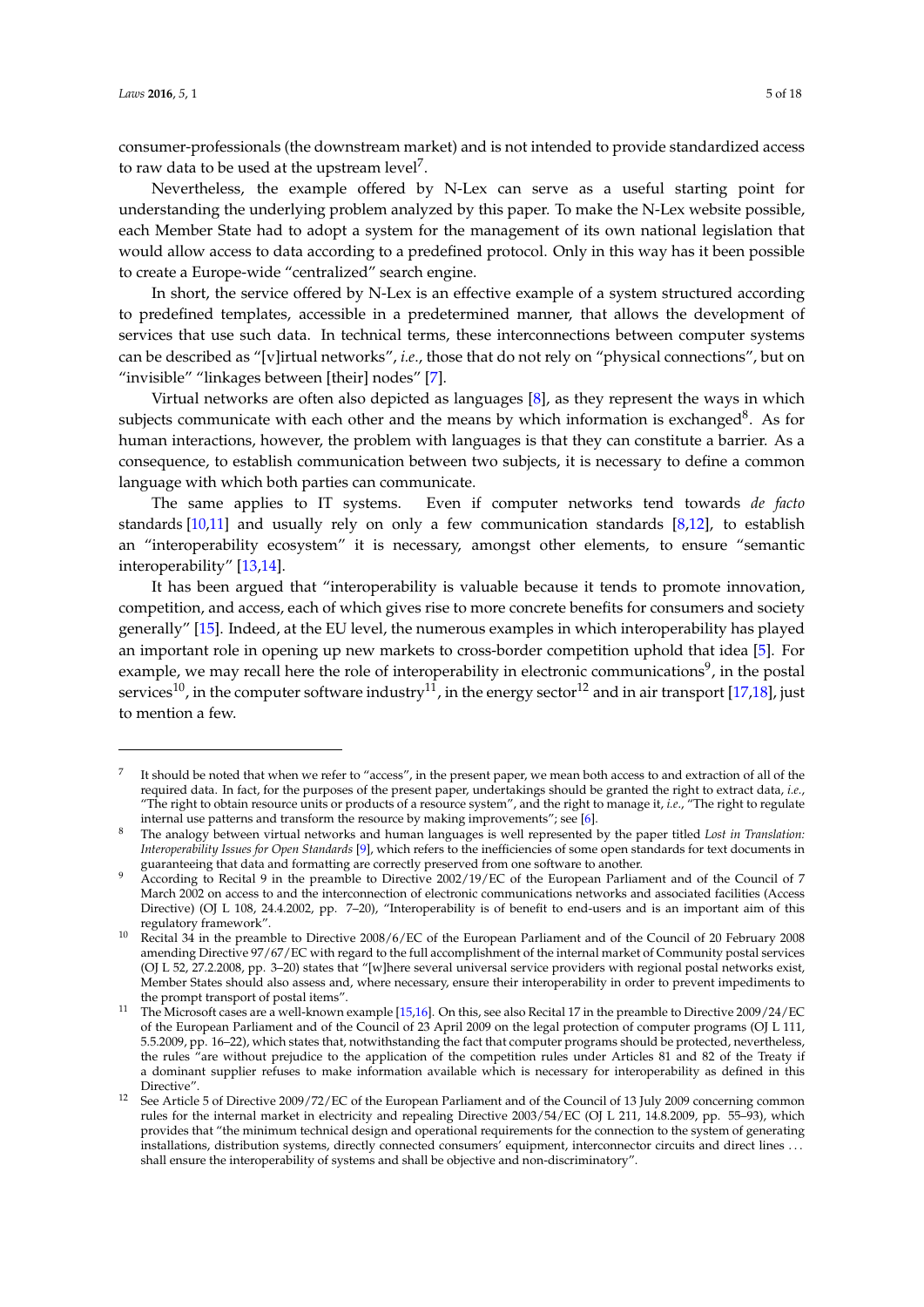Current technology certainly offers many ways to ensure some level of interoperability [\[4,](#page-15-3)[13\]](#page-16-3), but "the conventional means of achieving interoperability in ICT markets is through standards"  $[19]^{13}$  $[19]^{13}$ , *i.e.*, "a set of technical specifications that seeks to provide a common design for a product or process" [\[21\]](#page-16-11).

Guaranteeing interoperability through the definition of standards, however, has its drawbacks. These include, for example, "problems of obsolescence and inefficiency" that standardization may create, "because technological innovation may proceed at a faster pace than law reform" [\[19\]](#page-16-10); a reduction of investments in innovation [\[22\]](#page-16-12); and issues in granting access to proprietary standards [\[23\]](#page-16-13).

Due to the concerns that standardization may raise, it has been argued that "competition policy should be developed with a view toward obtaining the benefits of standardization while minimizing any attendant loss of competition" [\[20\]](#page-16-14).

Because of the drawbacks that standardization may entail, it may be appropriate to look at how EU legislation has addressed similar issues in other markets to assess the extent to which interoperability, through the definition of standards, could facilitate the communications between the computer networks necessary for providing upstream services in the field of law.

#### *3.2. How Interoperability Could Make a Difference: An Example from Existing EU Legislation*

Amongst the many sectors that have in recent years been addressed by EU legislation, there is one that provides an excellent example for the present paper: rail transport<sup>14</sup>.

The process of liberalization of rail transport has led to the adoption of different standards in terms of interoperability: the so-called Technical Specifications for Interoperability (TSIs). In particular, to define the TSIs, the railway sector has been split into separate autonomous subsystems, each of which has its own autonomous specifications. Amongst these, the telematics applications for the passenger services subsystem is particularly interesting for our purposes, since, from a technical point of view, it shares some fundamental characteristics with the services of interest in this paper.

We have previously clarified that when dealing with the upstream legal market, we deal with services that are primarily intended for providing professionals with the information and the data they need to carry out their activities. By abstracting this process, we can represent upstream legal services as the activity of collecting raw data from multiple databases (e.g., national legislation, case law, *etc.*), held by different subjects (e.g., national legislative bodies, courts, *etc.*), manipulating it and providing it to end-users (*i.e.*, professionals in the field of law) through software applications (e.g., a mobile application, web applications, and so on).

On the other hand, the telematics applications for the passenger services subsystem "comprises two elements: (1) applications for passenger services, including systems that provide passengers with information before and during the journey, reservation and payment systems, luggage management and management of connections between trains and with other modes of transport; (2) applications for freight services, including information systems (real-time monitoring of freight and trains), marshalling and allocation systems, reservation, payment and invoicing systems, management of connections with other modes of transport and production of electronic accompanying documents" $^{15}$ .

 $13$  In particular, it has also been underlined that "Industry standards are more important than ever. In an increasingly connected and digital world, there is growing demand for disparate information and communications technology ("ICT") systems to interoperate well with one another. As reflected in the Digital Agenda for Europe, standards are widely (and quite correctly) seen as vital for interoperability. Interoperability, in turn, obviously plays an important role in promoting competition and innovation"; see [\[20\]](#page-16-14).

Which is nothing new, considered that the rail transport has already been in the past an example for the "the development of the legal framework for all the subsequent network technologie*s*"; see [\[24\]](#page-16-15). The authors, in fact, point out that in the United States, the Interstate Commerce Act has been an example for many other network industries, as "petroleum pipelines, trucking, civil aviation, and telecommunications, among other technologies".

<sup>15</sup> Directive 2008/57/EC of the European Parliament and of the Council of 17 June 2008 on the interoperability of the rail system within the Community, Annex II, Paragraph 2.6 (OJ L 191, 18.7.2008, pp. 1–45).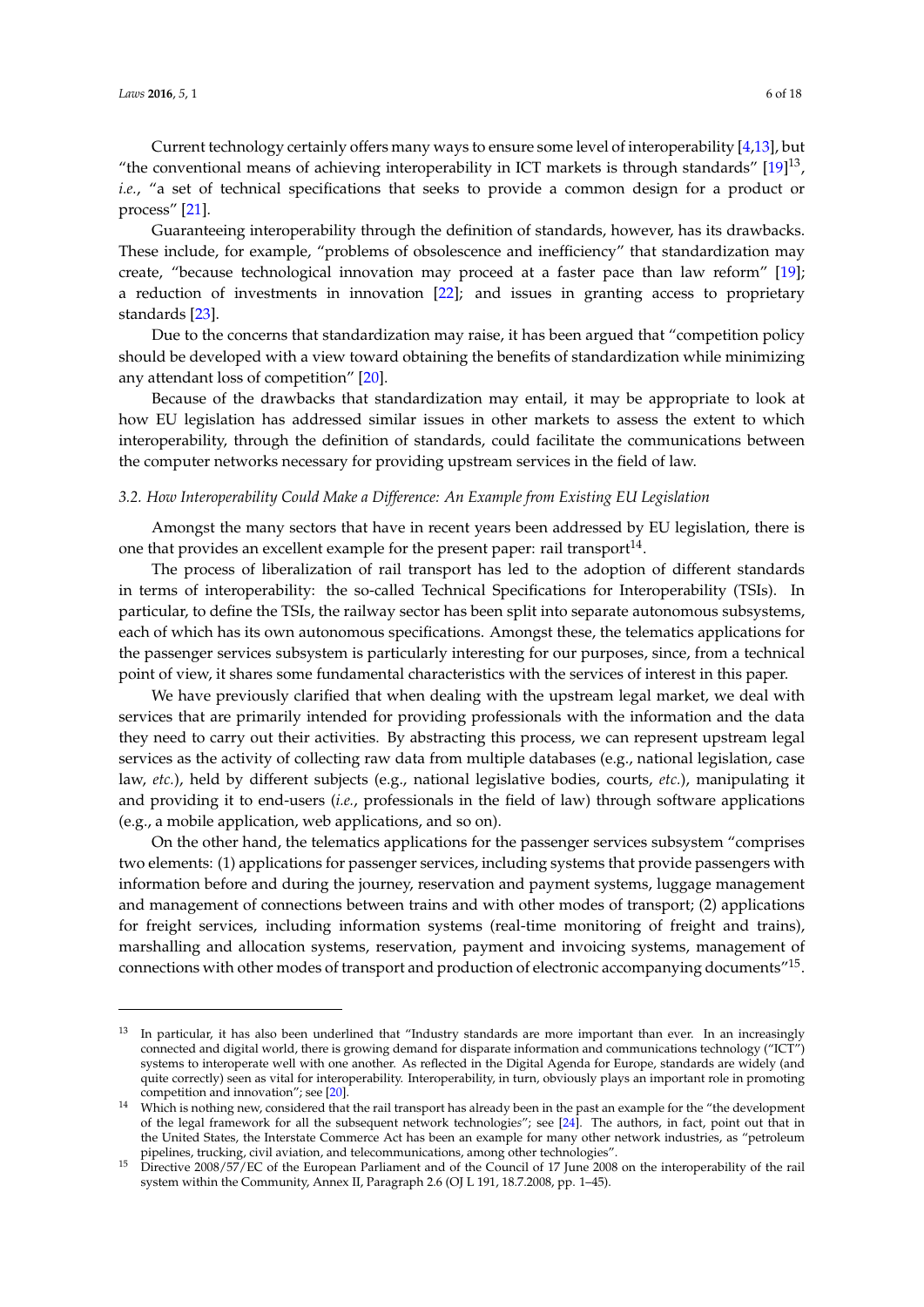By abstracting this process, we can therefore also represent it as the activity of collecting raw data from multiple databases (e.g., information before and during the journey), held by different subjects (e.g., train companies), manipulating it and providing it to end-users (*i.e.*, passengers) through software applications (e.g., mobile applications, web applications, and so on).

In other words, from a technical standpoint both sectors—upstream legal services and telematics applications for the passenger services—appear to share the same fundamental logic: many undertakings need to access different sources in order to collect multiple kinds of data and information with the aim of providing such data and information to end-users.

Given the common fundamental elements shared by these two sectors, we can, for the purpose of providing an example of how interoperability could make a difference in the upstream legal services, present the example of how interoperability has improved the way in which data are collected for the telematics applications for the passenger services.

In the simplest possible terms, the objective of the TSIs for telematics applications used in the passenger services subsystem is to define a generally applicable and usable system for all stakeholders, according to predetermined models known to all operators<sup>16</sup>. This means, in other words, establishing a system that allows the exchange of data between different systems in a way that allows everyone to access a particular database and obtain the desired data. The TSIs in fact specify that the concept "'Network' in this context means the method and philosophy of communication and does not refer to the physical network"; in other words, the concept of network refers here to a system in which computers can share and exchange information $^{17}$ .

A simple example may help to explain the problem: we could think of an individual, or a small start-up, interested in developing an application (or app, as it is commonly known in contemporary digital stores) that provides the train schedules of all operators servicing a particular route. If EU intervention were limited to ensuring the mere right of access to the data of each railway operator (times, prices, *etc.*), such a person would be faced with a potentially complex operation: each train company could have a different methodology for collecting and storing the data and could implement different protocols to access and query its contents. As a consequence, the subject of our example would need to analyze the methods for collecting the desired data from each train operator. To make things worse, each railway operator could change its IT systems at any time, forcing the start-up in our example to have to continuously monitor each system, in order to ensure that the developer's app still functions as expected. In other words, the problem would be that such a person would need to create a computer system specifically designed for each train company and then process the data collected, align it and, finally, provide it to the users of the app.

The goal of the European standardization framework is precisely to avoid such complications. By establishing a uniform system, the TSIs facilitate access to databases in a predefined and unique pattern applicable to all rail operators. In other words, in the above example, the developer interested in collecting the data would simply need to create a single computer system for data collection, which would work for all rail operators. Since this means such an app could work for the entire European market, the benefits of such an approach are evident: with a single, unified system, it would be possible to retrieve all of the data necessary to develop a pan-European application.

It is worth mentioning that this example is not merely hypothetical. It is sufficient to access any digital store for mobile devices in order to gain an immediate appreciation of the abundance of apps that make use of travel data made available by the rail operators.

The same example, *mutatis mutandis*, could well be applied also to the legal sector. In this case, the application to be developed could be aimed, for example, at providing the end-user with court

<sup>16</sup> See Commission Regulation (EU) No. 454/2011 of 5 May 2011 on the technical specification for interoperability relating to the subsystem "telematics applications for passenger services" of the trans-European rail system (OJ L 123, 12.5.2011, pp. 11–67), para. 4.2.21.1.

<sup>&</sup>lt;sup>17</sup> See Regulation 454/2011, para. 4.2.21.2.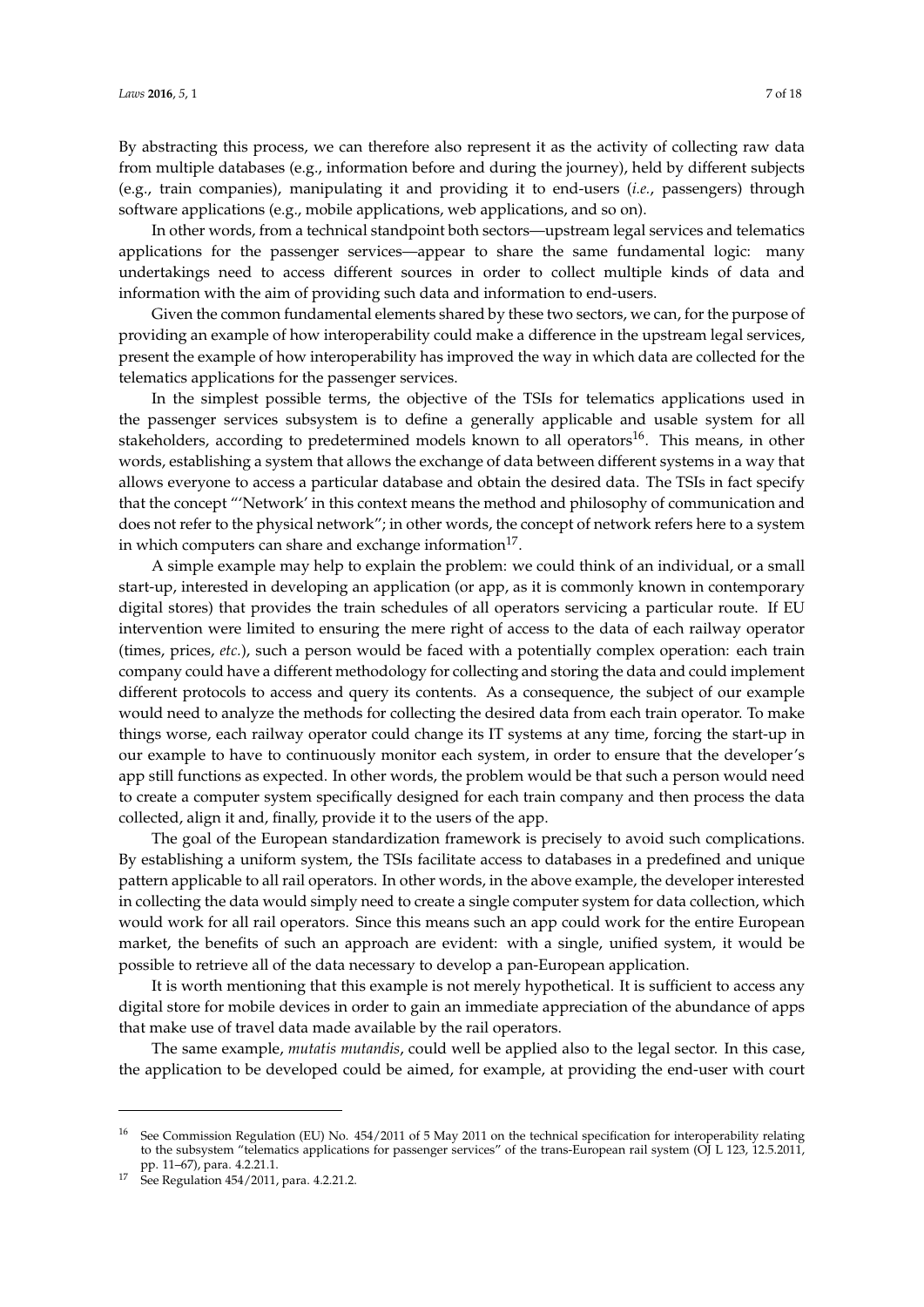timetables or national legislation. The ability to retrieve all of the necessary data from all of the courts or legislative bodies of all Member States via a single protocol would undoubtedly simplify the task of accessing and querying the databases, as has been the case in the rail system. If that were the case, in fact, each undertaking could easily retrieve all of the data they require from multiple Member States with little additional effort, thus leveraging its own structures, and costs, on multiple markets.

On the contrary, a system in which undertakings need to analyze each national IT system and then develop and maintain *ad hoc* systems for retrieving the information they need for each Member State renders even the development of a simple app as the one described an enormously complicated project.

On the contrary, if the legal data needed to provide upstream legal systems were structured according to predefined protocols, undertakings could more easily interact with the various national databases containing regulations, case law, judicial data, digital files of the chancelleries of the courts, and so on. Such mechanisms could ensure that economic operators willing to offer legal data to their users could access information from the legal databases of various nations via the same methods for the whole European market.

It is therefore now necessary to investigate the legal basis on which a European intervention could be justified and, thus, the main objectives it could pursue, also in light of the fundamental principles of proportionality and subsidiarity.

#### **4. Grounds and Delimitation of a European Intervention**

## *4.1. Subsidiarity and Proportionality in the Implementation of an Interoperable System for the Upstream Legal Services*

Having clarified why pan-European interoperability could benefit the market of upstream legal services, it is now necessary to clarify to what extent a European intervention could be justified in light of the principles of subsidiarity and proportionality set by Article 5, Paragraphs 1, 3 and 4, of the Treaty on European Union (TEU), and by Protocol No.  $2^{18}$ .

First of all, from a subsidiary perspective, we need to assess whether a European intervention would be necessary if national measures could achieve comparable (or even better) results.

In this regard, we have already mentioned that, in order to make two or more (computerized) systems interoperable, it is essentially necessary to create a "virtual network" between them, so that they can communicate through a common protocol ("language"). Thus, from this perspective, the ultimate goal in order to achieve pan-European interoperability would be to create a system in which national databases from all Member States are accessible through a common protocol.

If technical rules are established by single Member States, it is very likely that fragmentation may occur, as in fact currently is the case. In a situation in which there are no *de facto* legal or technical standards and where each system is isolated from the others (e.g., each national legislative body), it is very likely that different systems are put in place by each involved subject, especially if there is not a central body of any kind that ensures some level of coordination in the definition of the technical standards to be adopted.

However, as we have already mentioned, the lack of unique technical standards for interoperability means that undertakings need to implement different systems in order to work in each Member State, a situation that brings with it the consequence of higher costs and reduced economies of scale.

Such a situation would therefore certainly be less preferable than one in which a single standard is defined at a centralized level.

<sup>&</sup>lt;sup>18</sup> Given the notoriety of these principles, we will only analyze them for the specific purposes of the present paper. Amongst the many works that have studied and explained these topics well, we may refer to the most recently-updated contributions; see [\[25\]](#page-16-16).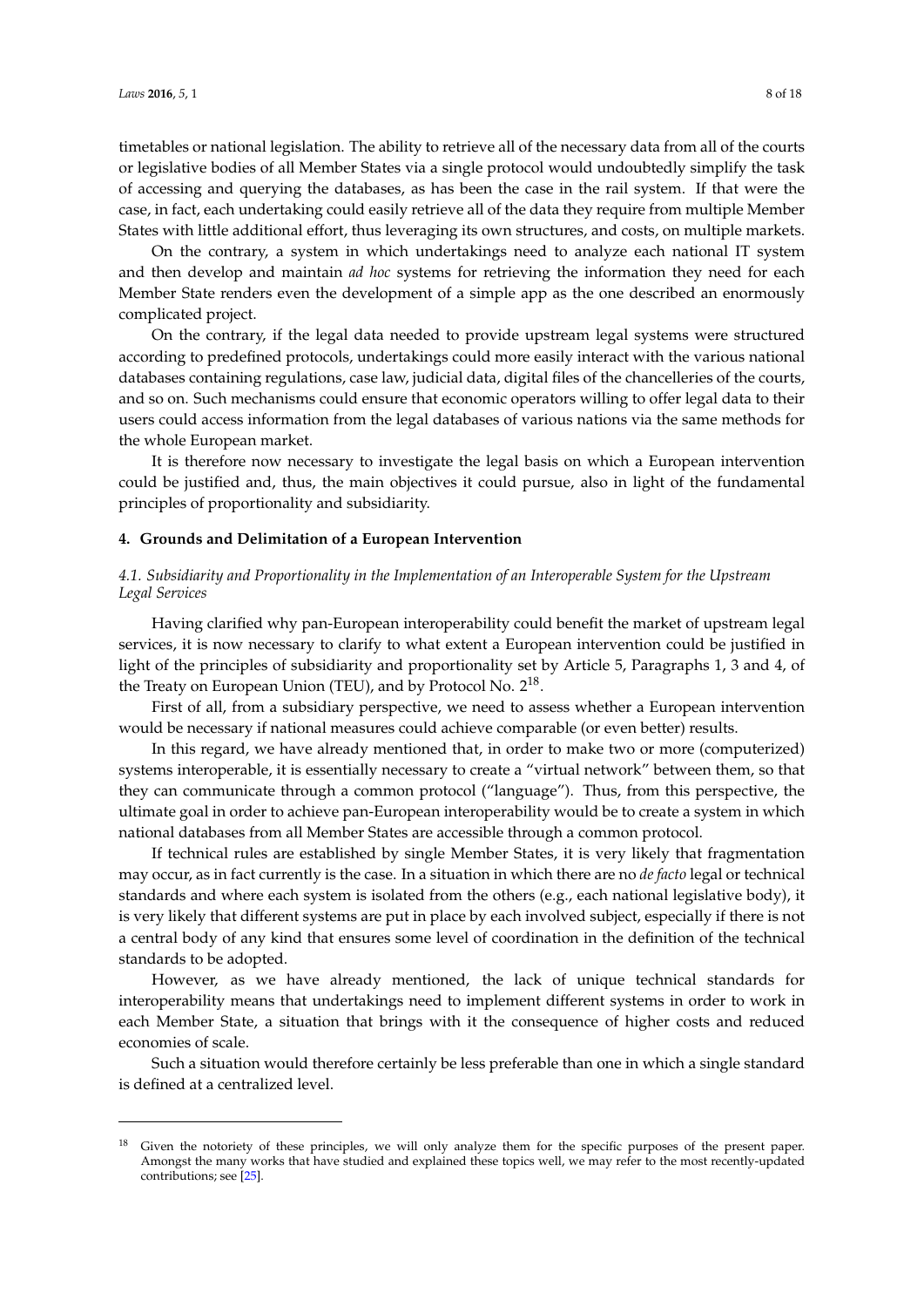European intervention could precisely prevent such inefficiencies and fragmentation risks by regulating the adoption of common technical standards for interoperability across all Member States. It may therefore be maintained that the most appropriate body to adopt the necessary regulations for the promotion of common technical rules would surely be the European Union.

As per the principle of proportionality, in order to be in line with the limits imposed by the treaties, a European intervention in upstream legal services would have to be limited to only what is strictly needed for implementing a system (or network) in which all relevant data stored in national databases is accessible in a predefined and standardized way.

In other words, from a proportionality point of view, European legislation should only set those standards and requirements that allow for a sufficient degree of interoperability. This means that the way information is stored in each database, as well as the infrastructures and the technologies used to store the data, along with all the technical issues related to its storage and retrieval, would be irrelevant from a European perspective. The only necessity would be to set common technical standards for accessing the data and, thus, the means by which such data are communicated.

This approach would surely be the most proportionate, as it would mean existing infrastructures could remain unchanged, while allowing for the highest possible degree of interoperability.

We will analyze in the next paragraph how a system in line with the principles of subsidiarity and proportionality could be put in place by looking at the example of the TSIs for the telematics applications for the passenger services subsystem. Before doing so, however, we first need to assess the legal basis on which a European intervention could be established and whether reasons of general economic interest might, on the other hand, justify exceptions to the implementation of a system such as the one proposed in the present paper.

#### *4.2. Legal Basis*

In seeking the objectives, and therefore, the legal basis, that could legitimize a European intervention in the field of upstream legal services, in the terms set out above, the rail system also provides a good starting point. Like the rail system example, upstream legal services have a peculiar characteristic: they serve both as a tool for the growth of the internal market and, at the same time, constitute services that can be provided within the internal market [\[26,](#page-16-17)[27\]](#page-16-18).

First of all, the adoption of legislative measures within a common framework for the interoperability of the ITC systems required to provide upstream legal services could be based on the idea that EU intervention is needed to promote free trade in this sector, within the internal market and, as a consequence, to foster growth, competition and innovation.

It has already been shown that the persistence of national models for data management constitutes a strong barrier to both existing economic operators and newcomers. Thus, the harmonization of the systems needed for the provision of upstream legal services could be primarily functional, in this specific market, to improve the conditions of free trade in the internal market. Under this perspective, we might therefore sustain that the European action could be based on Article 59 of the Treaty on the Functioning of the European Union (TFEU).

Since the first and immediate objective of the European intervention in the upstream legal services market would be to guarantee the possibility of all operators to interact in a harmonized way with national databases, thus promoting intra-community trade, Article 114 TFEU may also come into play. It could be maintained that a harmonization initiative would have as its main objective improving the conditions for the establishment and functioning of the market of upstream legal services, since different national regulations hinder the ability of undertakings to compete on the merits in the whole European market.

In addition, it should also be taken into account that a more efficient market for the tools needed to provide legal assistance could also promote the development of the internal market in sectors other than the upstream legal services [\[28\]](#page-16-19). An intervention at an upstream level capable of fostering competition and innovation could improve the ability of professionals to locate the tools necessary to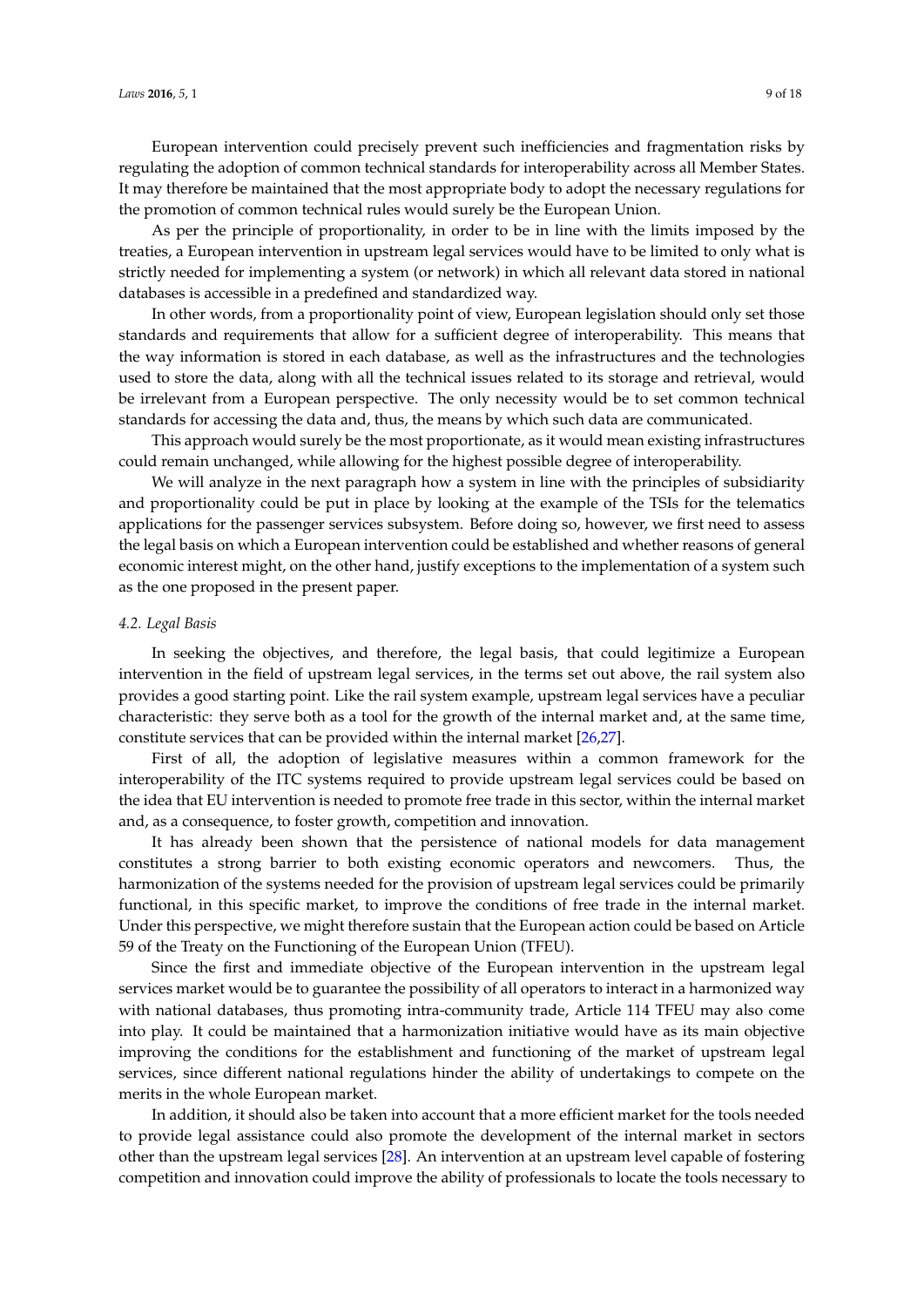better assist their clients, thus reducing the costs involved in downstream services [\[29\]](#page-16-20) and facilitate access to justice.

In this regard, it is useful to briefly recall the provisions of Regulation No. 1371/2007 on the rights and obligations of rail passengers. The first recital in the preamble to the Regulation, which identifies the regulation's objective, states that the purpose is "to safeguard users' rights for rail passengers and to improve the quality and effectiveness of rail passenger services". The second and third recital stress the need to achieve "a high level of consumer protection" and to safeguard passengers' rights, "[s]ince the rail passenger is the weaker party to the transport contract". To protect passengers, the fourth recital underscores the need to ensure the right to obtain, "in advance and as soon as possible", information regarding the service both before and during the journey. Recital Number 8 finally clarifies that "[t]he provision of information and tickets for rail passengers should be facilitated by the adaptation of computerized systems to a common specification". To this end, the regulation clarifies that, amongst the objectives stated in Recital 9, "[t]he further implementation of travel information and reservation systems should be executed in accordance with the TSIs".

This means that, even if these regulations are addressed specifically to rail services operators, the TSIs are intended as a means to achieve better protection of rail passengers. The same logic may also be relevant in the field of upstream legal services. A European intervention of this kind could also be conceived in order to benefit the end-user, *i.e.*, professionals in the field of law.

This perspective would be coherent with the more defined role justice has assumed at an EU level after the Treaty of Lisbon [\[30,](#page-16-21)[31\]](#page-16-22). The renewed Title V, Part III, is expressly entitled "area of freedom, security and justice". In the Treaty establishing the European Community (TEC), on the contrary, the rules on cooperation on justice were placed in Title IV of Part III, titled generically "Visas, asylum, immigration and other policies related to free movement of persons". Additionally, the rules on justice are now contained in two independent chapters, the third and fourth, respectively dedicated to "judicial cooperation in civil matters" and in "criminal matters".

Article 81 TFEU provides in particular that cooperation on civil matters "may include the adoption of measures for the approximation of the laws and regulations of the Member States<sup>"19</sup> and, "particularly when necessary for the proper functioning of the internal market, aimed at ensuring: ... effective access to justice"<sup>20</sup>, which is a new noteworthy part added in the TFEU, in addition to the existing objective aimed at "the elimination of obstacles to the proper functioning of civil proceedings, if necessary by promoting the compatibility of the rules on civil procedure applicable in the Member States"<sup>21</sup>.

Moreover, after the Treaty of Lisbon, "most decisions in this area are now made according to the ordinary legislative procedure, with the Commission proposing legislation, the Council (by qualified majority) as well as the European Parliament (by simple majority) deciding on the legislation and the Court of Justice ruling on the legality of the acts" [\[30\]](#page-16-21).

Therefore, it could surely be investigated whether a legislative initiative could (also) be based on the idea that, to promote "access to justice", it would be appropriate, at the EU level, to start by improving the market conditions in which upstream legal services are provided, in order to improve efficiency and reduce costs in the downstream market.

EU measures to ensure interoperability in upstream legal services could therefore be justified by a plurality of legal bases. The most appropriate of these would need to be chosen, mostly for political reasons, depending on the main objectives pursued, amongst those outlined above.

We may therefore analyze the shape in which a European intervention could effectively be assumed. To do so, a very good example is already provided by the telematics applications for the passenger services subsystem in the rail sectors explored in this paper. As previously clarified, in

<sup>19</sup> Paragraph 1.

<sup>20</sup> Paragraph 2, Letter e.

<sup>21</sup> See Letter f, formerly art. 65, par. 1, Letter c, TEC.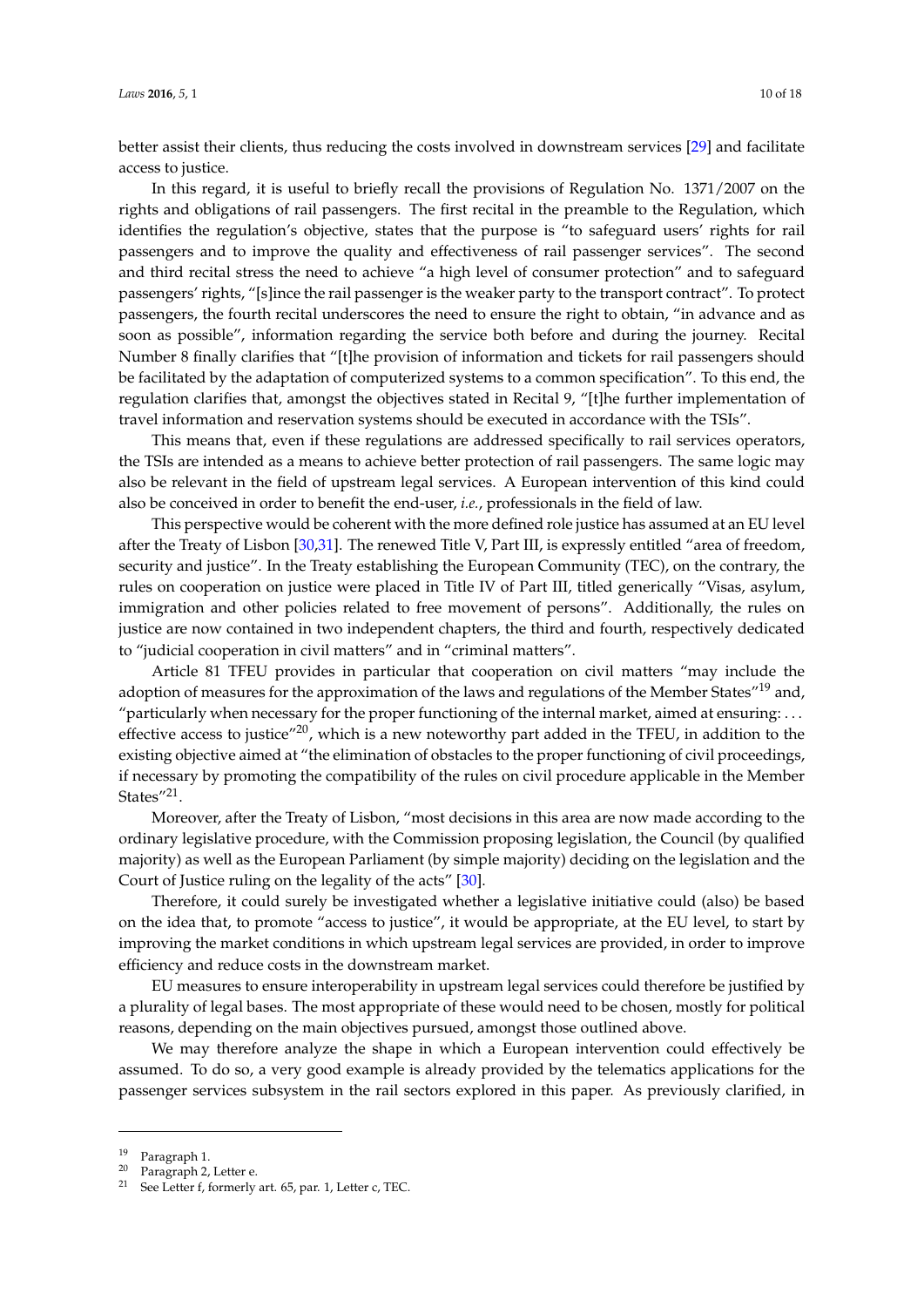fact, this peculiar sector of the rail system shares some fundamental characteristics with the upstream legal services market. For this reason, existing EU legislation for the telematics applications used in the passenger services subsystem offers a valid example of the types of measures that could also be applied in the field of upstream legal services.

## **5. Access to Travel Information and Reservation Systems in Rail Transport: TSIs for the Telematics Applications for the Passenger Services Subsystem as an Example for the Field of Upstream Legal Services**

It is well known that the rail service is part of a broader framework of a common transport policy for the European Union. This sector is characterized by a dense network of European provisions that have gradually led, as is often the case in European law [\[32–](#page-16-23)[35\]](#page-16-24), to the opening up of national markets [\[26](#page-16-17)[,36\]](#page-17-0).

Given the limited scope of the present paper, we will focus only on the legislation relevant for the telematics applications for the passenger services subsystem<sup>22</sup>.

Commission Regulation (EU) No. 454/2011 (the Regulation) (see Footnote 16) defines the technical specification for interoperability relating to the subsystem telematics applications for passenger services of the trans-European rail system. By analyzing how the TSIs have been structured for the telematics applications of the passenger services subsystem, it is possible to offer an existing example of which principles and approaches could be replicated in the upstream legal services field.

As clarified in the fifth recital in the preamble to the Regulation, the aim of the TSIs relating to the subsystem for telematics applications "is to define procedures and interfaces between all types of actors to provide information and issue tickets to passengers via widely available technologies". Additionally, according to the eighth recital "Detailed specifications are necessary to ensure that this Regulation can be applied".

Since TSIs address highly technical issues, for the purposes of the present paper, it is sufficient to identify the main elements that have allowed for full interoperability. To do so, we can focus on the "general architecture" of the system defined by the Regulation (see Footnote 16).

The ambitious project of defining universally applicable TSIs is pursued by the definition of an "information exchange architecture", which (i) "is designed to reconcile heterogeneous information models by semantically transforming the data that are exchanged between the systems and by reconciling the differences in business processes and application-level protocols"; (ii) "has a minimal impact on the existing IT architectures implemented by each actor"; and (iii) "safeguards IT investments already made" (see Footnote 16).

These three pillars of the "information exchange architecture" are of paramount importance.

The first assumes that every operator may manage its data differently. The aim is not to standardize the way in which the data are saved, but rather to standardize the means of exchanging

<sup>22</sup> Due to the complexity of the legal basis of the relevant regulations, it should be recalled that Article 5, Paragraph 1, of Directive 2001/14/EC (OJ L 75, 15.3.2001, pp. 29–46), entitled "Services", provides that "Railway undertakings shall, on a non-discriminatory basis, be entitled to the minimum access package and track access to service facilities that are described in Annex II". According to Annex II, "The minimum access package shall comprise . . . all other information required to implement or operate the service for which capacity has been granted" (Point 1, Letter e). Article 8, Paragraph 2, of Regulation No. 1371/2007 provides that railway undertakings must provide the passenger, during a journey, with, at minimum, the information set out in Annex II, Part II, of the regulation: "on-board services", the "next station", "delays", the "[m]ain connecting services", as well as "[s]ecurity and safety issues". With regard to "[t]ravel information and reservation systems", the first paragraph of Article 10 states that "[i]n order to provide the information and to issue tickets referred to in this Regulation, railway undertakings and ticket vendors shall make use of CIRSRT". The second paragraph clarifies that, for the purposes of Regulation No. 1371/2007, the TSIs referred to in Directive 2001/16/EC shall be applied (OJ L 110, 20.4.2001, pp. 1–27, today transfused in Directive 2008/57/EC). The way in which the TSIs work, according to the model set out by Directive 2008/57/EC, is made clear by the first part of the thirteenth recital: "[a]s a rule, European specifications are developed in the spirit of the new approach to technical harmonization and standardization. They enable a presumption to be made of conformity with certain essential requirements of this Directive, particularly in the case of interoperability constituents and interfaces". Based on the provisions of Directive 2008/57/EC and in particular, the "essential requirements" set by Annex III, Commission Regulation (EU) No. 454/2011, have then been adopted.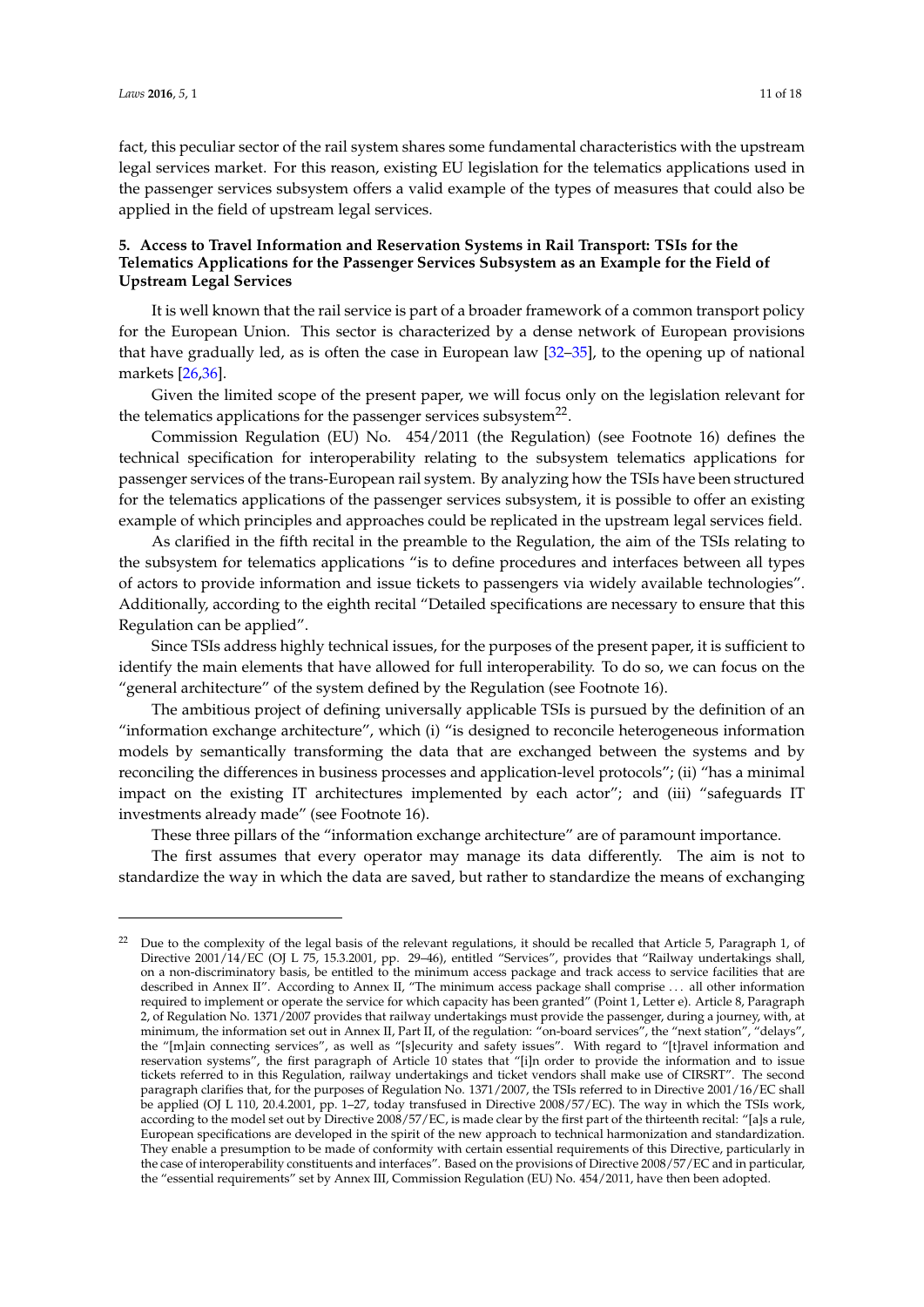it. In other words, the manner in which certain information is saved is not at issue, only the way in which it is communicated to third parties.

To better understand this concept, it can be useful to present an example.

It is safe to assume that individual operators, in their own systems, manage train times in a particular format, which can vary from operator to operator. This type of variation could occur for a variety of reasons; for example, in some countries, time is usually displayed in the 12-h clock format, using a.m. or p.m. to designate morning or evening, whereas in continental Europe, time is generally expressed in the 24-h clock format. For geographical reasons, time varies due to different time zones, and so on.

A straightforward way to make this kind of information easily accessible to all is to standardize the format in which time information is communicated to third parties, so that the computer systems that access the data are able to correctly interpret the data received. It could be, for example, that the timetable is communicated in the 24-h clock format parsed to GMT. In this way, a computer system would know unequivocally that, for example, 11:35:22 refers to the morning in GMT. Once the data have been received, the system could easily convert it into the format considered most suitable for its intended use<sup>23</sup>.

This example also helps to explain the second and the third of the aforementioned pillars. By establishing a standard limited to the communication phase, operators already active in the market will not need to upgrade their data management systems (as evidenced in the example of the management of rail timetables). The only thing they may possibly have to implement is a system of data transmission that meets the specifications of the TSIs.

In accordance with the abovementioned idea that "standardisation can entail risk of competitive harm" [\[20\]](#page-16-14), the approach set by the three pillars can surely be regarded as the most appropriate. The EU principle of proportionality, which finds its roots in the German one, constituted by the three elements of "suitability/appropriateness (*Geeignetheit*), necessity (Erforderlichkeit), and proportionality in the narrow sense (*Verhältnismäßigkeit im engeren Sinne*)" [\[38\]](#page-17-1), in fact allows "a rather comprehensive assessment and comparative evaluation of the advantages and disadvantages produced by the measure adopted by a governmental authority, according to a multipolar conception of the interests involved" [\[39](#page-17-2)[,40\]](#page-17-3).

The choice of limiting standardization solely to the phase of data communication, the only one needed to ensure interoperability between computer systems, seems therefore the most proportionate.

These three pillars would fit very well in the upstream legal services market for two reasons.

First, since many Member States already have IT systems for data management in place, applying the limited approach set for the telematics applications for the passenger services subsystem to the field of law would preserve the existing data management structures. Second, even where computerized management systems do not yet exist, the legal systems of each EU Member State may still differ significantly in the way they manage data, in their reporting methods, and so on. Therefore, it is highly preferable to allow each country the greatest possible degree of flexibility regarding the management of its own "legal data", standardizing only its mode of communication.

Returning to the rail system, it is at this point important to emphasize another aspect of how the TSIs are structured. The Regulation provides that "[t]he Information Exchange Architecture favours a mostly Peer-to-Peer type of interaction between all actors, while guaranteeing the overall integrity

<sup>&</sup>lt;sup>23</sup> It should be noted, however, that the example provided is overly simplistic and is offered only to provide an easy-to-understand example of the problems that interoperability presents. In recent computer science theories, in fact, it is suggested that interoperability may only be achieved merely in terms of standardization, alignment and translation of languages, see for example [\[37\]](#page-17-4). The authors, specifically bringing the example of geographic information into the discussion, argue that interoperability should be achieved by interpreting the data in terms of conversation and reconstruction, and that "what needs to be standardized is therefore not the perspective on a concept, but the procedure to arrive at different perspectives".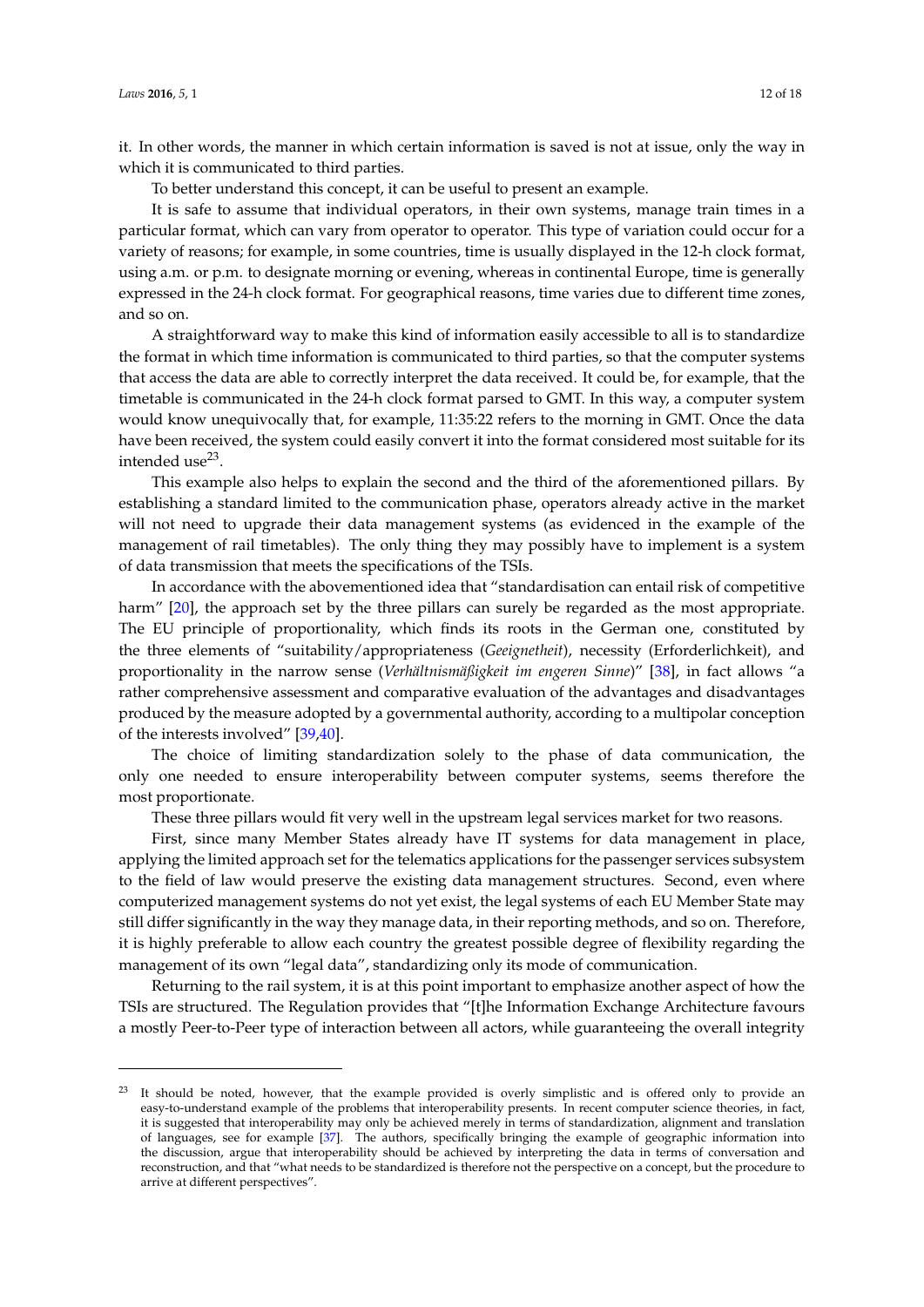and consistency of the rail interoperability community by providing a set of centralized services. A Peer-to-Peer interaction model allows the best distribution of costs between the different actors, based on actual usage and, in general, will pose fewer scalability problems" (see Footnote 16).

This is another key element, one that could certainly be appropriate to the implementation of TSIs in the upstream legal services market.

In a nutshell, the peer-to-peer scheme is based on the idea that each subject holds the information that pertains to it, and it is a burden of that subject to make data available to those who have the right to access it<sup>24</sup>. This is a decentralized scheme, as opposed to a centralized one, where information is transmitted by all operators to a single central server, which stakeholders can then access to retrieve the data they need.

It should be noted for the sake of clarity, however, that in this case, we are dealing only with the method of sorting data, not of course with the management of the related services. For example, it is a fact that individual rail operators remain solely responsible for managing their own trains and schedules. What changes is only the way in which data are made available to and exchanged with third parties. According to the peer-to-peer scheme, the burden of making data available to and easily exchanged with third parties lies with the operators holding such data. For example, each train operator has to provide its own timetables, prices, and so on.

On the contrary, according to the centralized scheme, the burden of making data available and ensuring that it is exchanged with third parties is placed on a neutral third party. In this case, all undertakings interested in retrieving some data refer to a single subject, from and to which all data must be retrieved and sent.

Without going into detail, it is easy to understand why, at the European level, the peer-to-peer model has been adopted. The strongest point in favor of the creation of a single central server for sorting all rail data would be to have a single "one stop shop"*.* However, in hindsight, with a sufficient degree of standardization and interoperability, a quite similar result may still be achieved, even with the peer-to-peer model*.* The only difference is that, in this case, the necessary data have to be retrieved from a larger number of parties. However, since the methods of communication are predetermined and uniform for all parties, this can be done in a programmed manner that is applicable to all operators and for all databases. This enormously simplifies the task of retrieving data: it is only necessary to develop one computer program that can communicate with any interoperable data source. After all, in computer science, it is commonly accepted that this method of exchanging data is more economical, more efficient and faster if there is a sufficient degree of standardization and interoperability<sup>25</sup> .

Such logic would surely be most suitable also in the field of upstream legal services. Even in this sector, it would be possible to distribute the burden of guaranteeing access to information to various subjects, each of whom are responsible for the information they hold. For example, each court could be responsible for its case law, institution(s) with legislative powers could hold the database containing legislation, and so on.

In this way, a European intervention would not need to alter in any way the existing competences set out at the national level, thus rendering the impact of the legislation less intrusive to the national systems already established.

<sup>24</sup> More specifically, "Distributed peer to peer networks present a decentralized, distributed method of storing large data sets. Information is stored at the hosts and queries are performed by sending messages between the hosts as to identify the host(s) that store(s) the requested information. In other words, peer to peer networks are distributed systems without any central authority that are used for efficient location of shared resources"; see [\[41\]](#page-17-5). For a more detailed overview of how peer-to-peer networks function and how content is distributed in such networks, see also [\[42\]](#page-17-6). On the issue of the technical complexities that peer-to-peer communications involve as compared to classical distributed systems, which rely on a centralized organization or hierarchical control, see [\[43\]](#page-17-7). For a legal perspective on peer-to-peer networks, see [\[44\]](#page-17-8).

<sup>&</sup>lt;sup>25</sup> In fact, "Some of the desirable features of peer-to-peer network are decentralization, scalability, fault-tolerance, self-stabilization, data-availability, load-balancing, efficient and complex query searching, *etc.*", [\[41\]](#page-17-5). For an early analysis of the benefits of the peer-to-peer model, from a technical point of view, see [\[45\]](#page-17-9).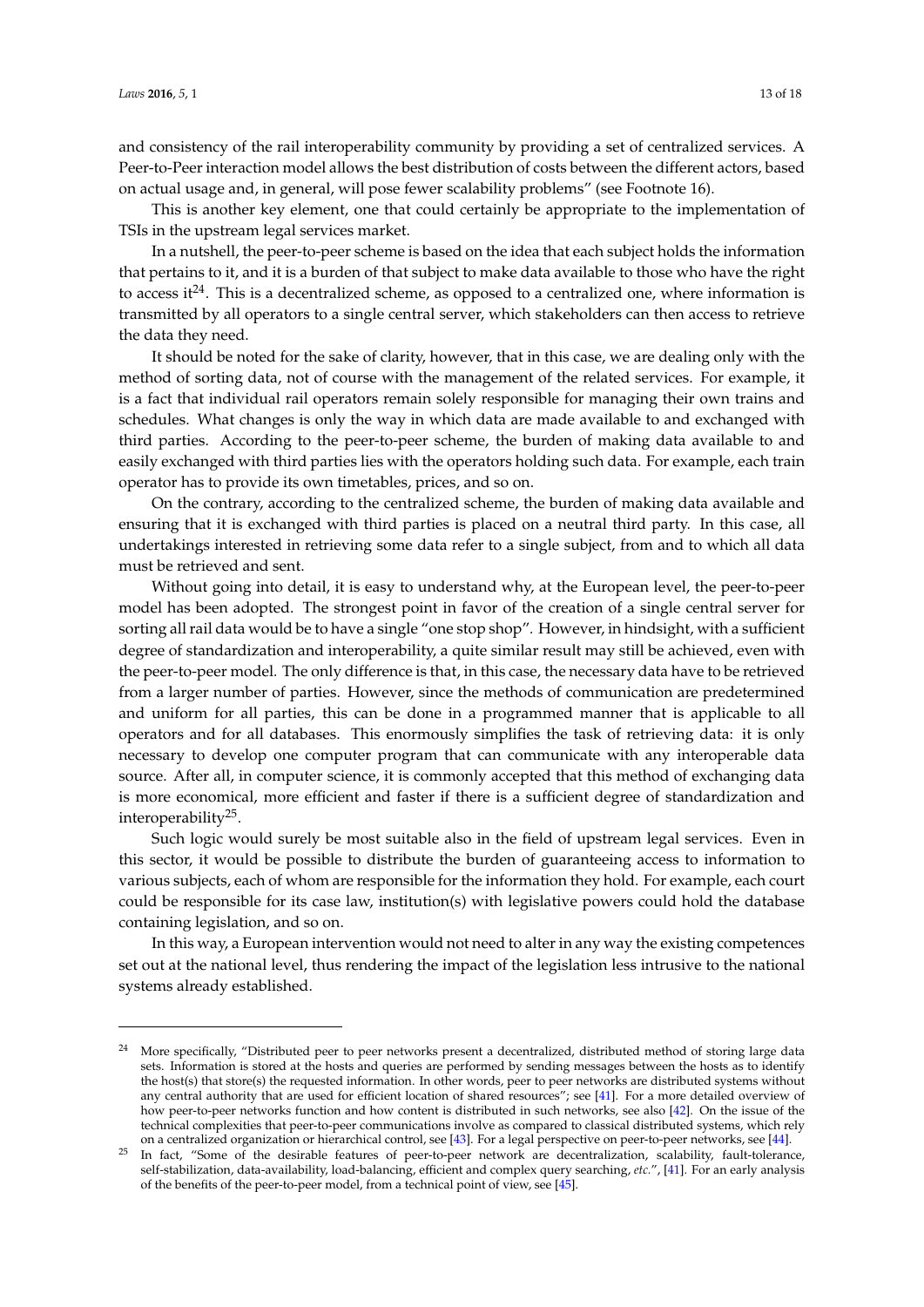Finally, as previously noted, it is worth recalling that, to ensure interoperability, it is necessary that all systems speak the same "language"26. Precisely for this reason, in the rail sector, the Regulation has provided that "the common interface is mandatory for each actor in order to join the rail interoperability community"<sup>27</sup>. In order for such a system to run smoothly, it is necessary for it to be adopted by all of the operators involved.

Additionally, of course, access to information must be as open as possible. In *Westbahn Management* [\[46\]](#page-17-10), the Court of Justice has in fact made it clear that "the information supplied to the passenger must be of use to him" ([\[46\]](#page-17-10), p. 37). For this to happen, in the rail sector, the Court made clear that any operator has the right to access any travel information, *i.e.*, "the information on main connecting services must, in addition to scheduled departure times, also include delays to or cancellations of those connecting services, whichever railway undertaking operates them" ([\[46\]](#page-17-10), p. 43).

It should be noted that the Court has also made clear that, in the case of rail transport, this rule also refers to the information available to other operators. The Court's reasoning starts from the assumption that "to ensure fair competition on the passenger rail transport market, it must be ensured that all railway undertakings are in a position to provide passengers with a comparable quality of service. As pointed out in paragraphs 40 and 41 above, if a railway undertaking could provide information only on its own connecting services, an undertaking with a larger network would be able to provide its passengers with more complete information than could be provided by an undertaking operating a limited number of lines, which would run counter both to the objective of greater integration of the railway sector, mentioned in recital 1 in the preamble to Directive 2001/14, and to the obligation of providing passengers with information" ([\[46\]](#page-17-10), p. 47). Thus, the Court concludes that "Railway undertakings must therefore, for the purposes of the exercise of the right of access to railway infrastructure, be given information by the infrastructure manager in real time relating to the main connecting services operated by other railway undertakings, in order to be able, in accordance with Article 5 of, in conjunction with point 1(e) of Annex II to Directive 2001/14, to implement the service for which capacity has been granted" ([\[46\]](#page-17-10), p. 48).

The same problem could also arise in the upstream legal services market. A different level of access to information could affect the ability of some operators, especially newcomers, to compete on their merits.

A particularity of the legal sector, however, is that the availability of data is generally in the hands of national authorities. Public bodies usually hold national legislation, case law, public registries and many other databases needed to provide upstream legal services. As a consequence, in this sector, it would not be as critical to assess the "indispensability" of the information in order to impose an interoperable communication system as it would be if intellectual property rights held by private undertakings were involved [\[47\]](#page-17-11). At least for certain documents, at the European level, it could even be possible to argue that the right of access would impose the requirement that public administrations make certain information available [\[48\]](#page-17-12).

In this sector, therefore, it would only be necessary to ensure that data needed to provide upstream legal services, which are held by public authorities, are made available to all interested economic operators, thus simplifying most of the antitrust issues related to making the data needed to compete in the market available to newcomers and other undertakings<sup>28</sup>.

Given these considerations, it does not seem necessary to further investigate the technical methods through which the TSIs can reach the desired result. It is merely sufficient to add that TSIs also take care of the necessary security measures for the system to operate without risk. In fact, in general, and subject to the more detailed rules set out in the TSIs themselves, it is expected that "[t]he common interface has to be able to handle:—message formatting of outgoing

<sup>&</sup>lt;sup>28</sup> For a brief overview of the various problems that come into play in relation to "monopolies of data", see [\[49\]](#page-17-13).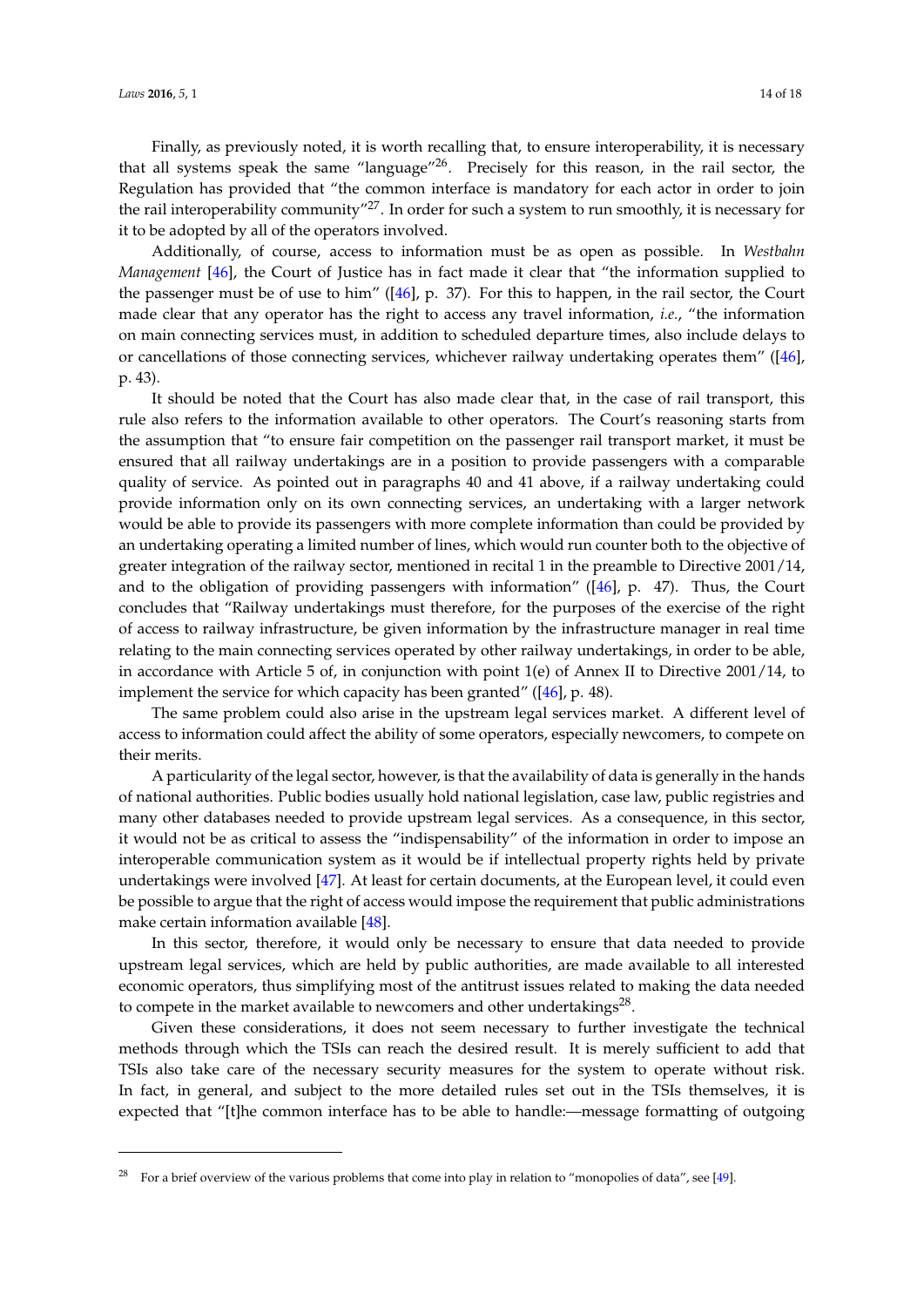messages according to the metadata—signing and encryption of outgoing messages—addressing of outgoing messages—authenticity verification of incoming messages—decryption of incoming messages—conformity checks of incoming messages according to the metadata—handling the single common access to the various databases"<sup>29</sup>.

The safety and integrity of the information is, for obvious reasons, certainly relevant in the context of the legal sector. However, this is a matter of a purely technical nature and would certainly not impede the creation of a standardized and interoperable system<sup>30</sup>. For this reason, there seems to be no need to further investigate this aspect. It is sufficient to suggest, for example, that in order to ensure data protection, it would be possible to envisage a means of communication by which data are encrypted in such a way that operators offering upstream legal services would not even be able to access the data provided to their users. From a technical point of view, systems can in fact be implemented whereby the information provided by public databases, where sensitive, is only accessible by the end-user, so that undertakings, acting as intermediaries, cannot access it $^{31}$ .

#### **6. Conclusions**

A European intervention for the harmonization of technologies used in handling the data needed to provide upstream legal services appears desirable as a means of promoting intra-European competition. After all, as indicated by former Commissioner Almunia, "the Commission's enforcement experience in the IT industry clearly demonstrates the benefits of interoperability in terms of preventing consumer lock-in and fostering innovation" [\[53\]](#page-17-14).

The definition of common rules could guarantee a single standard for the access and use of national databases containing information relevant to the field of law. Such an intervention could therefore remove one of the factors determining the current fragmentation of the European market in upstream legal services, by removing one of the most outstanding barriers to intra-Community competition in this area.

EU measures could also lead to greater efficiency of national systems for the administration of justice. The systems required for the efficient and proper administration of justice, in fact, entail the establishment of systems of considerable complexity, partially due, amongst other things, to the different characteristics of the data involved: legislation, jurisprudence and all other information relevant in the field of law.

Such an intervention would be precisely in line with the objective of digitalization that the Commission has recently explicitly put forward. In the Communication on the Digital Single Market, the Commission has expressly recognized that the digitalization of both the economy and our lives is "happening at a scale and speed that bring immense opportunities for innovation, growth and jobs. [These changes] also raise challenging policy issues for public authorities which require coordinated EU action. All Member States are wrestling with similar problems but on a national basis which is too limited to allow them to seize all the opportunities and deal with all the challenges of this transformational change. For many issues the European level offers the right framework. That is why the European Commission has set the creation of a Digital Single Market as one of its key priorities"<sup>32</sup>.

Moreover, the digitalization of the justice system is one of the fundamental objectives set out in the cited Communication concerning the digital single market. The Commission has stated that it "aims to support an inclusive Digital Single Market in which citizens and businesses have the

<sup>&</sup>lt;sup>30</sup> It is not possible in this paper to address all of the security issues that could arise, nor the different solutions that current technologies offer to overcome them. For a good example of these issue, and a viable solution, one that, while proposed for digital media, still also seems applicable to the sector of legal services, see [\[50\]](#page-17-15). For a brief recent analysis that specifically refers to platforms dealing with sensible information, see [\[51\]](#page-17-16).

<sup>&</sup>lt;sup>31</sup> For an analysis of the issues involved in protecting personal data and the possibility of applying Lessig's instrumentalist theory of propertization in the EU to address such issues from a legal point of view, see [\[52\]](#page-17-17).

 $32$  Communication on the Single Digital Market [\[1\]](#page-15-0), Paragraph 1.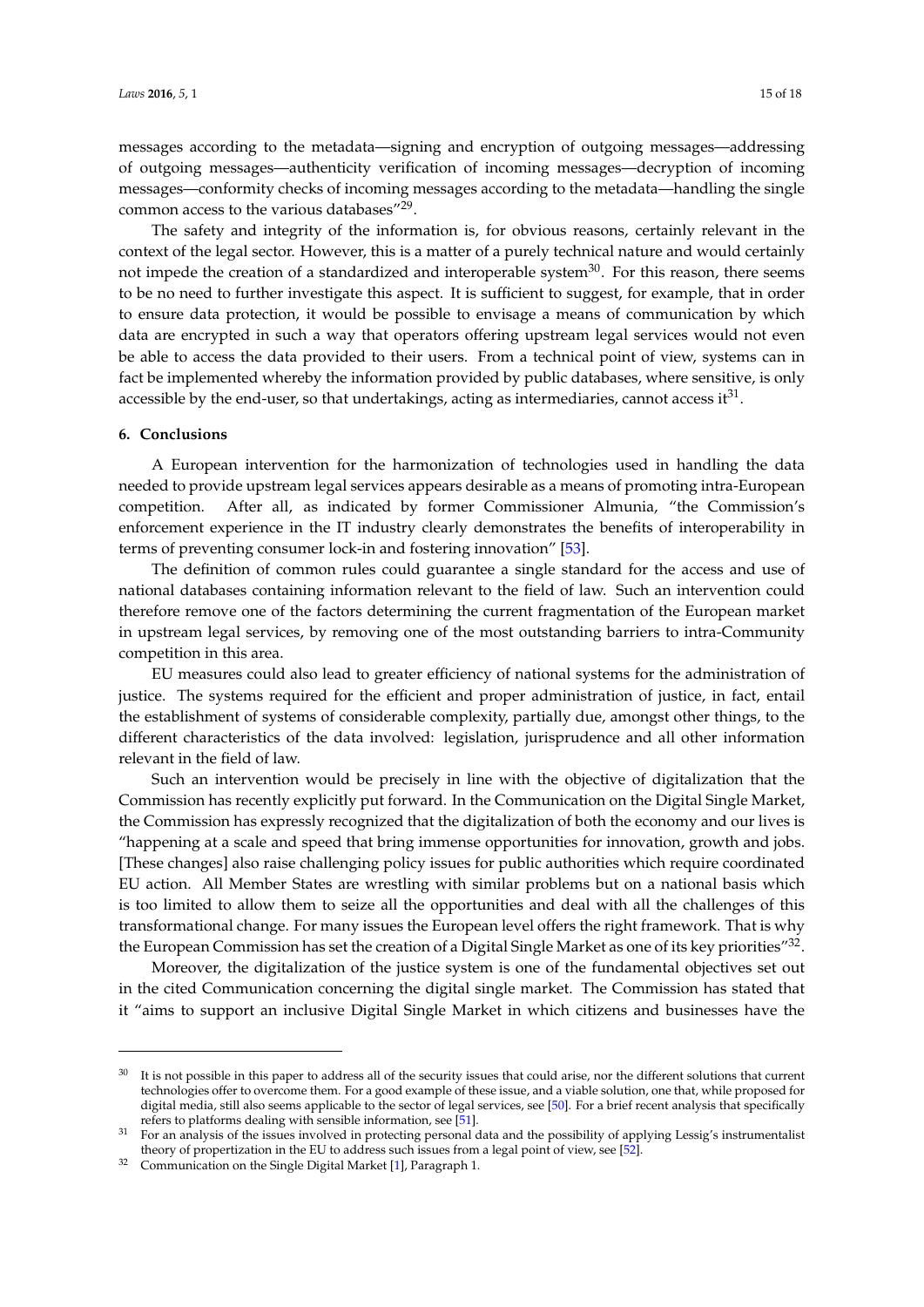necessary skills and can benefit from interlinked and multi-lingual e-services, from e-government, e-justice, e-health, e-energy or e-transport"<sup>33</sup>.

Even if they are quite broad, the objectives put forward by the Commission appear within its reach, considering that "while the creation of efficient competitors is a common concern for sector-specific regulators and competition authorities, creation of an ICT-wide approach towards optimizing innovation and investments is undoubtedly a responsibility for which all the stakeholders and industrial actors should contribute and co-operate, particularly at the European level" [\[5\]](#page-15-4).

From this perspective, a good starting point would be the sector of upstream legal services, in which IT systems are often already in place and in which many economic operators would certainly be interested in extending their services to the entire European market. This particular market could, therefore, simultaneously serve as a testing ground for a broader digitalization towards "an inclusive e-society" (see Footnote 36) and as a means of encouraging greater efficiency in national justice systems.

From a technical point of view, in fact, it would be possible to imagine that the standardization process proposed here for the upstream legal services could go further to address, at once, more than one economic sector, as mentioned by the Commission in the Communication on the Single Digital Market. This could be possible by relying on the same STIs, since the so-called application programming interfaces, from a technical point of view, are not necessarily affected by the type of data transmitted [\[54\]](#page-17-18). Anyways, as these are mere technical aspects that should be addressed at the time of the definition of the STIs for the legal sector, there is no need to further investigate this opportunity in the present paper.

Lastly, we may suggest that, in an area so rich in services to offer, the field of upstream legal services, if properly addressed by the European Union, could certainly and quickly demonstrate how European intervention can serve as the engine for innovation.

**Acknowledgments:** Publication in relation to 2012 PRIN project (2012SAM3KM) on Codification of EU Administrative Procedures, financed by the *Ministero dell'Istruzione, dell'Università e della Ricerca*, Italy.

**Conflicts of Interest:** The author declares no conflict of interest.

### **References**

- <span id="page-15-0"></span>1. European Commission. "Communication of the 6.5.2015 on A Digital Single Market Strategy for Europe (SWD(2015) 100 final)." 2015. Available online: http://eur-lex.europa.eu/legal-content/EN/TXT/ PDF/?uri=CELEX:52015DC0192&from=EN (accessed on 10 October 2015).
- <span id="page-15-1"></span>2. Karsten Engsig Sørensen. " Non-Harmonized Technical Regulations and the Free Movement of Goods." *European Business Law Review* 2 (2012): 163–212.
- <span id="page-15-2"></span>3. Marc Laperrouza. "Does the Liberalization of the European Railway Sector Increase Systemic Risk?" In *Critical Infrastructure Protection III*. IFIP Advances in Information and Communication Technology 311. Edited by Charles Palmer and Sujeet Shenoi. Berlin and New York: Springer, 2009, pp. 19–34.
- <span id="page-15-3"></span>4. Aaron K. Perzanowski. " Rethinking Anticircumvention's Interoperability Policy." *UC Davis Law Review* 42 (2009): 1549.
- <span id="page-15-4"></span>5. Turgut Aythan Beydogan. " Interoperability-Centric Problems: New Challenges and Legal Solutions." *International Journal of Law and Information Technology* 18 (2010): 301. [\[CrossRef\]](http://dx.doi.org/10.1093/ijlit/eaq008)
- <span id="page-15-7"></span>6. Charlotte Hess, and Elinor Ostrom. " Ideas, Artifacts, and Facilities: Information as a Common-Pool Resource." *Law and Contemporary Problems* 66 (2003): 111–45.
- <span id="page-15-5"></span>7. Carl Shapiro, and Hal R. Varian. *Information Rules: A Strategic Guide to the Network Economy*. Watertown: Harvard Business Press, 1999.
- <span id="page-15-6"></span>8. Michael J. Schallop. " The IPR Paradox: Leveraging Intellectual Property Rights to Encourage Interoperability in the Network Computing Age." *AIPLA Quarterly Journal* 28 (2000): 195.

<sup>33</sup> Communication on the Single Digital Market [\[1\]](#page-15-0), Paragraph 4.3.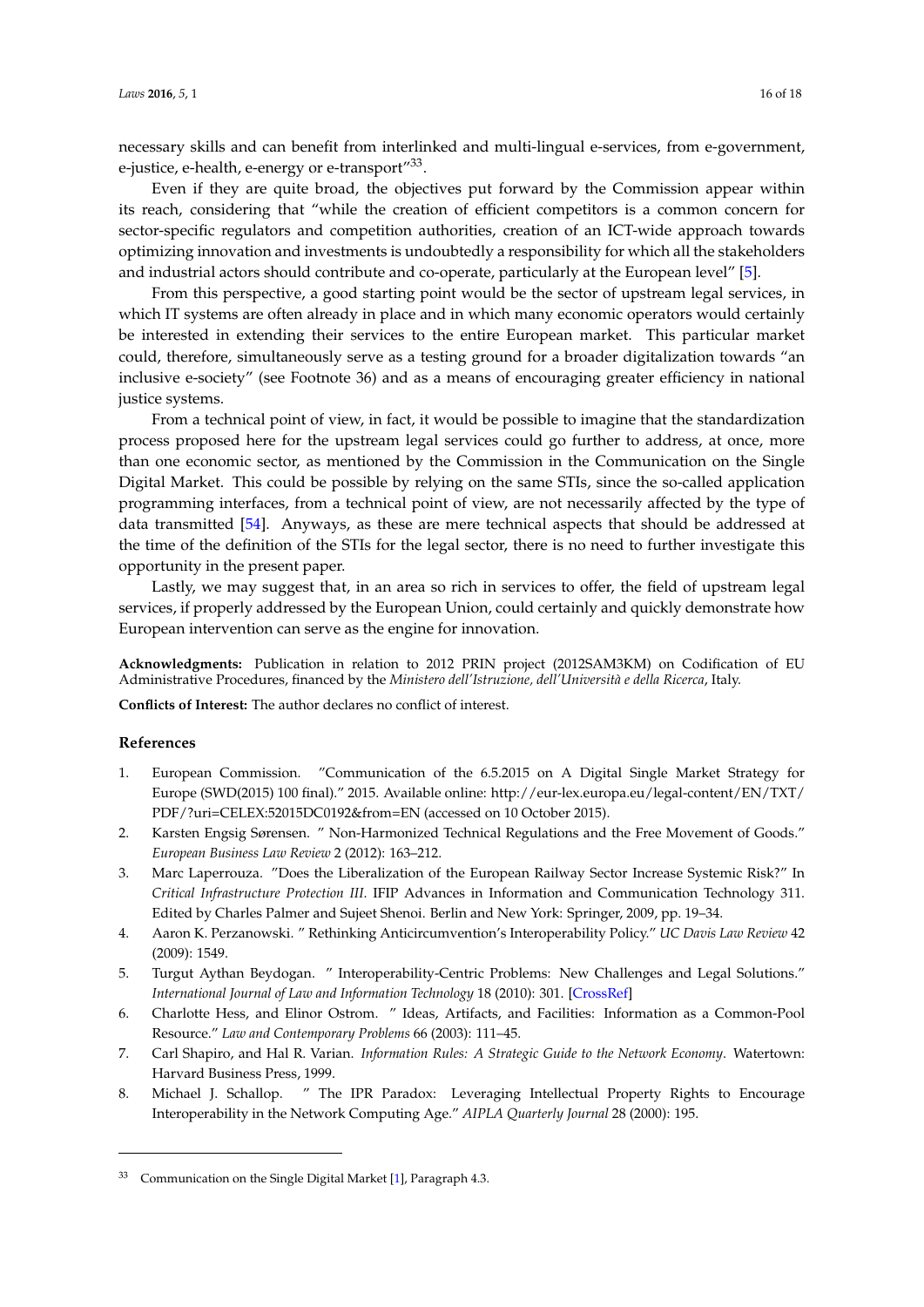- <span id="page-16-8"></span>9. Rajiv Shah, and Jay P. Kesan. " Lost in Translation: Interoperability Issues for Open Standards." *I/S: A Journal of Law and Policy for the Information Society* 8 (2012): 119.
- <span id="page-16-0"></span>10. Mark A. Lemley. " Antitrust and the Internet Standardization Problem." *Connecticut Law Review* 28 (1996): 1041. [\[CrossRef\]](http://dx.doi.org/10.2139/ssrn.44458)
- <span id="page-16-1"></span>11. Maria Lillà Montagnani. " Remedies to Exclusionary Innovation in the High-Tech Sector: Is There a Lesson from the Microsoft Saga? " *World Competition* 4 (2007): 623–43.
- <span id="page-16-2"></span>12. Mark A. Lemley, and David McGowan. " Legal Implications of Network Economic Effects." *Connecticut Law Review* 86 (1998): 479. [\[CrossRef\]](http://dx.doi.org/10.2307/3481119)
- <span id="page-16-3"></span>13. Stacy A. Baird. " Government Role and the Interoperability Ecosystem." *I/S: A Journal of Law and Policy for the Information Society* 5 (2008): 219.
- <span id="page-16-4"></span>14. Kalfoglou Yannis. *Cases on Semantic Interoperability for Information Systems Integration: Practices and Applications: Practices and Applications*. Hershey: IGI Global, 2009.
- <span id="page-16-5"></span>15. Case T-201/04. Microsoft v Commission. [2007] ECLI:EU:T:2007: 289.
- <span id="page-16-9"></span>16. Case T-167/08. Microsoft v Commission. [2012] ECLI:EU:T:2012:323.
- <span id="page-16-6"></span>17. Anna Masutti. " Single European Sky—A Possible Regulatory Framework for System Wide Information Management (SWIM)." *Air and Space Law* 36 (2011): 275–92.
- <span id="page-16-7"></span>18. Ben van Houtte. " The Single European Sky: EU Reform of Air Traffic Management." *Common Market Law Review* 6 (2004): 1595–612.
- <span id="page-16-10"></span>19. Jane Winn, and Nicolas Jondet. " A New Deal for End Users: Lessons from a French Innovation in the Regulation of Interoperability." *William and Mary Law Review* 51 (2009): 547.
- <span id="page-16-14"></span>20. David A. Heiner. " Five Suggestions for Promoting Competition through Standards." *Competition Law International* 7 (2011): 20.
- <span id="page-16-11"></span>21. Rolf H. Weber. " Competition Law *versus* FRAND Terms in IT Markets." *World Competition* 1 (2011): 51–71.
- <span id="page-16-12"></span>22. Alan Devlin, Michael Jacobs, and Bruno Peixoto. " Success, Dominance, and Interoperability." *Indiana Law Journal* 84 (2009): 1157.
- <span id="page-16-13"></span>23. Rob van Gestel, and Hans-W Micklitz. " European Integration through Standardization: How Judicial Review Is Breaking down the Club House of Private Standardization Bodies." *Common Market Law Review* 1 (2013): 145–81.
- <span id="page-16-15"></span>24. Harmeet Sawhney, Venkata Ratnadeep Suri, and Hyangsun Lee. " New Technologies and the Law: Precedents via Metaphors." *European Journal of Legal Studies*, 2010. Available online: http://www.ejls.eu/ 6/77UK.htm (accessed on 30 September 2015).
- <span id="page-16-16"></span>25. Vlad Constantinesco, and Valérie Michel. *Compétences de l'Union Européenne*. Paris: Dalloz, 2015.
- <span id="page-16-17"></span>26. Diana-Urania Galetta, and Massimo Giavazzi. "Trasporti Terrestri." In *Trattato Di Diritto Amministrativo Europeo. Parte Speciale*. Edited by Mario Pilade Chiti and Guido Greco, II. Milano: Giuffrè, 2007, vol. IV, pp. 2174–234.
- <span id="page-16-18"></span>27. Basedow Jürgen, and Michael Dolfen. "Verkehrs- und Transportrecht." In *Handbuch des EG-Wirtschaftsrechts*. Edited by Manfred A. Dauses. München: Beck, 1993.
- <span id="page-16-19"></span>28. Andrea Mezzetti. " The Path of the Digital Agenda and Its Challenges." *European Networks Law & Regulation Quarterly* 1 (2014): 87.
- <span id="page-16-20"></span>29. W. Michael Scott, and David A. Walton. " Maximizing Case Efficiency: Lessons Learned from Lean-A Process Management Philosophy Utilized in Automotive Manufacturing [dagger]." *FDCC Quarterly* 61 (2010): 2–16.
- <span id="page-16-21"></span>30. Ronald L. Holzhacker, and Paul Luif. *Freedom, Security and Justice in the European Union: Internal and External Dimensions of Increased Cooperation after the Lisbon Treaty*. Berlin and New York: Springer Science & Business Media, 2013.
- <span id="page-16-22"></span>31. Steve Peers. " Mission Accomplished? EU Justice and Home Affairs Law after the Treaty of Lisbon." *Common Market Law Review* 48 (2011): 661–93.
- <span id="page-16-23"></span>32. Robert Schütze. *European Union Law*. Cambridge: Cambridge University Press, 2015.
- 33. Ján Klucka. " The General Trends of EU Administrative Law." *International Lawyer* 41 (2007): 1047.
- 34. Frans van Waarden, and Michaela Drahos. " Courts and (epistemic) Communities in the Convergence of Competition Policies." *Journal of European Public Policy* 9 (2002): 913–34. [\[CrossRef\]](http://dx.doi.org/10.1080/1350176022000046427)
- <span id="page-16-24"></span>35. Karl Newman, and Rosa Greaves. " III. Transport." *International & Comparative Law Quarterly* 48 (1999): 229–36. [\[CrossRef\]](http://dx.doi.org/10.1017/S0020589300062990)